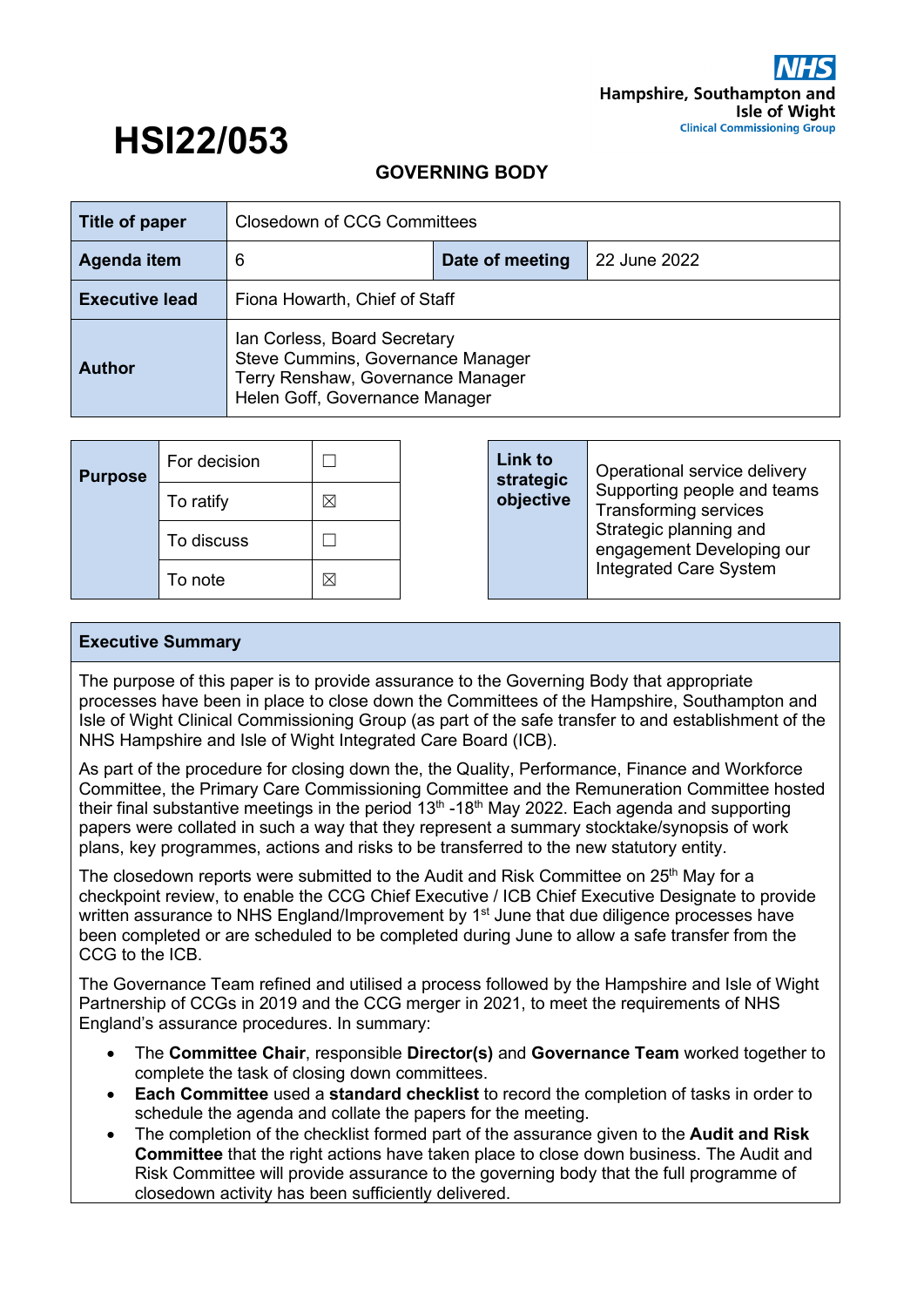• The minutes of the Committees and closedown reports confirm that risk management, work plans and actions have been **transferred to the equivalent committee in the ICB**.

A summary of the outputs from each of the closedown meetings of each of the CCG committees, including completed checklists, is provided in the following appendices.

- **Appendix 1** Audit and Risk Committee, which also met on 16<sup>th</sup> June 2022
- **Appendix 2** Primary Care Commissioning Committee
- **Appendix 3** Quality, Performance, Finance and Workforce Committee
- **Appendix 4** Remuneration Committee

All documentation supporting the actions, work plans and risks outlined in the closedown reports, will be transferred to the appropriate Committee of the NHS Hampshire and Isle of Wight Integrated Care Board and informal briefings between the CCG Committee Chairs and the ICB Committee Chairs are scheduled during June.

Supplementary to these closedown reports, and also as part of the safe transfer and due diligence process, the Governing Body is also asked to ratify Clinical Priorities Committee recommendations, collating those reviewed and approved since the last report to the Governing Body in September 2021. Details are set out in **Appendix 5**

|                        | The Governing Body is asked to receive and review the closedown<br>reports from the following Committees:                                                                |
|------------------------|--------------------------------------------------------------------------------------------------------------------------------------------------------------------------|
| <b>Recommendations</b> | <b>Audit and Risk Committee</b><br><b>Primary Care Commissioning Committee</b><br>Quality, Performance, Finance and Workforce Committee<br><b>Remuneration Committee</b> |
|                        | The Governing Body is asked to ratify the Hampshire Priorities<br><b>Committee clinical policy recommendations</b>                                                       |
| <b>Publication</b>     | Include on public website $\checkmark$                                                                                                                                   |

| Please provide details on the impact of following aspects |                                                                                                                                                                                                                                                                               |  |
|-----------------------------------------------------------|-------------------------------------------------------------------------------------------------------------------------------------------------------------------------------------------------------------------------------------------------------------------------------|--|
| Equality and quality<br>impact assessment                 | Not applicable to closedown report - see Appendix 5 regarding the<br>Hampshire Priorities Committee clinical policy recommendations                                                                                                                                           |  |
| Patient and stakeholder<br>engagement                     | Not applicable – see Appendix 5 regarding the Hampshire Priorities<br>Committee clinical policy recommendations                                                                                                                                                               |  |
| Financial impact, legal<br>implications and risk          | The absence of a clear and consistently implemented committee<br>closedown process could result in actions, workplans and risks from<br>existing statutory bodies not being transferred to the new organisation<br>- risks impacting on patient care, finance and reputation. |  |
|                                                           | See also Appendix 5 regarding the Hampshire Priorities Committee<br>clinical policy recommendations                                                                                                                                                                           |  |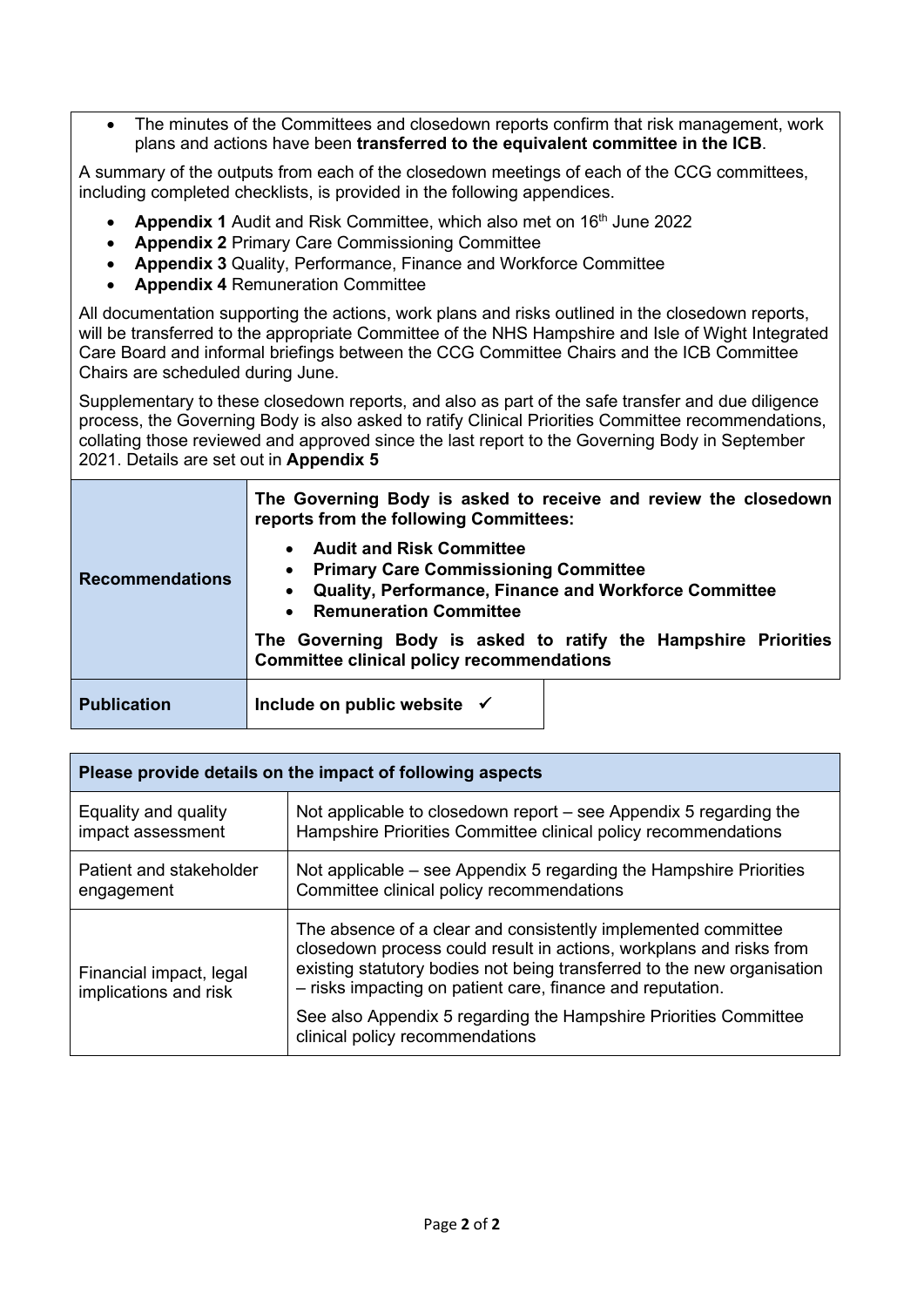|    | Audit and Risk Committee Summary (including closedown assurance)                                                                                                                                                                                                                                                                                                   |
|----|--------------------------------------------------------------------------------------------------------------------------------------------------------------------------------------------------------------------------------------------------------------------------------------------------------------------------------------------------------------------|
| 1. | Date of Meeting: 25th May 2022                                                                                                                                                                                                                                                                                                                                     |
| 2. | Overview of business including key issues for Governing Body:                                                                                                                                                                                                                                                                                                      |
|    | Cyber Security – The committee received a summary report of actions taken since<br>the last Audit and Risk Committee on 27 <sup>th</sup> April 2022 including:                                                                                                                                                                                                     |
|    | Cyber security audit evidence has been submitted to TIAA and is currently<br>being scrutinised.                                                                                                                                                                                                                                                                    |
|    | Information regarding cyber e-learning training packages is being compiled<br>$\bullet$<br>with a view to purchasing a package for roll out across all CCG staff.                                                                                                                                                                                                  |
|    | First Cyber Security Working Group meeting held. Additional stakeholders<br>$\bullet$<br>identified. The group will review and manage cyber reports/incidents and<br>report progress through to the ARC at each meeting.                                                                                                                                           |
|    | Evidence for the internal audit identified gaps in risk management at the<br>$\bullet$<br>CCG. Following a meeting with the Senior Governance Manager, the<br>corporate risk register will be formulated. A separate IT departmental risk<br>register will be compiled to include IT and cyber risks. This will feed into the<br>corporate risk register and GBAF. |
|    | The Committee is still seeking assurance on the controls operating around<br>$\bullet$<br>removable media such as data sticks. An update will be provided for the next<br>meeting.                                                                                                                                                                                 |
|    | Governing Body Assurance Framework - The committee reviewed the GBAF<br>which highlighted changes in score on Financial Performance, and System Reform &<br>New Ways of Working, whose risk scores had decreased; and Improving Mental<br>Health Care whose risk score had escalated.                                                                              |
|    | The committee noted comments from the Director of Finance (Operations and<br>Systems), who advised that, owing to significant financial challenges, the Financial<br>Performance risk score for 22/23 would likely be set at 16.                                                                                                                                   |
|    | The committee noted at the last QPFW Committee, it was agreed that there will be a<br>meeting for the CCG Non-Executive Directors and the ICS Non-Executive Directors<br>to discuss and agree an updated GBAF. This will be completed for approval at the<br>next Audit Committee.                                                                                 |
|    | <b>Counter Fraud and Security</b>                                                                                                                                                                                                                                                                                                                                  |
|    | Fraud Bribery and Corruption Progress Report – The committee received a paper<br>which outlined the key fraud, bribery and corruption work undertaken for NHS<br>Hampshire. Southampton & Isle of Wight Clinical Commissioning Group (the CCG)<br>for the period 12 April 2022 to 16 May 2022.                                                                     |
|    | <b>Data Protection Officer (DPO) Report</b> – The committee received a briefing on the<br>main areas managed by the Data Protection Officer, including roles and<br>responsibilities, data security training and any Information Governance breaches.                                                                                                              |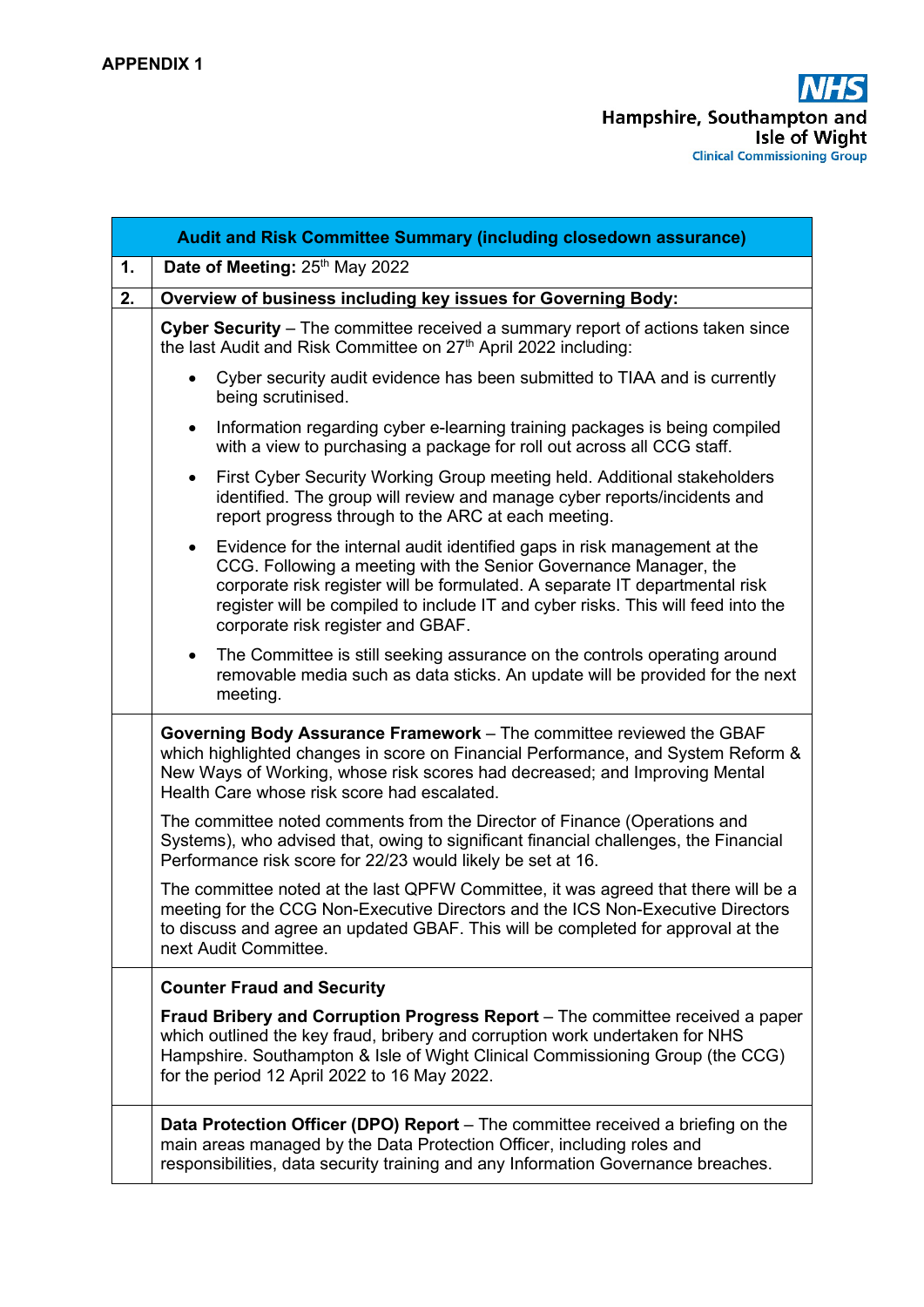|      | The committee noted the work underway to improve Data Security Training<br>compliance, which was 76.73% against a target of 95%. It was agreed that Executive<br>Directors would take responsibility for ensuring their respective teams complete the<br>training by 30 June 2022.                                                                                                          |
|------|---------------------------------------------------------------------------------------------------------------------------------------------------------------------------------------------------------------------------------------------------------------------------------------------------------------------------------------------------------------------------------------------|
|      | <b>Internal Audit</b>                                                                                                                                                                                                                                                                                                                                                                       |
| i.   | Update on the Implementation of Recommendations - The committee<br>received a paper which provided an update in relation to progress being<br>made in implementing recommendations arising from Internal Audit reviews.                                                                                                                                                                     |
|      | A total of 51 recommendations were brought forward from the legacy CCGs<br>which were considered relevant for follow up by Internal Audit. All of these<br>recommendations have now been fully implemented/closed.                                                                                                                                                                          |
|      | The committee noted there were a total of 18 recommendations from recently<br>issued reports which were being verified by Internal Audit and 7 which are not<br>yet due for implementation. There are no priority one/urgent<br>recommendations.                                                                                                                                            |
| ii.  | Progress report against the 2021/22 Annual Internal Audit Plans - The<br>committee received a report, which provided an update on the progress since<br>the last meeting and brought to the attention of the committee any significant<br>Internal Audit and related issues which may have an impact on the CCG.                                                                            |
|      | The committee noted the following final report had been issued:<br>Continuing Healthcare - Children - Reasonable Assurance                                                                                                                                                                                                                                                                  |
|      | The committee further noted the issuance of one draft report for the Safe<br>Transfer (to ICB): Governance (Advisory Review). Pending receipt of all<br>management responses the full report will be presented to the next Audit and<br>Risk Committee meeting.                                                                                                                             |
| iii. | Draft Annual Report and Head of Internal Audit Opinion - The committee<br>received a paper which set out the revised Interim 2021/22 Internal Audit<br>Annual Report & Head of Internal Audit Opinion for the CCG.                                                                                                                                                                          |
|      | The committee noted that 'Reasonable Assurance' could be provided on the<br>adequacy and effectiveness of all the CCGs' system of internal control. The<br>final Annual Report and Opinion would be presented at the June 2022 meeting<br>of the Committee.                                                                                                                                 |
|      | Safe Transfer-                                                                                                                                                                                                                                                                                                                                                                              |
| i.   | Safe Transfer Programme - to close down the CCG - The committee received<br>a paper which described the process undertaken within the Safe Transfer<br>Programme to close down the CCG and establish the Hampshire and Isle of<br>Wight Integrated Care Board with specific consideration to the provision for the<br>transfer of actions, risks and issues to the successor organisations. |
|      | The committee noted the confirmation that work was on track, noting the<br>importance of linking work to the final Board Assurance Framework.                                                                                                                                                                                                                                               |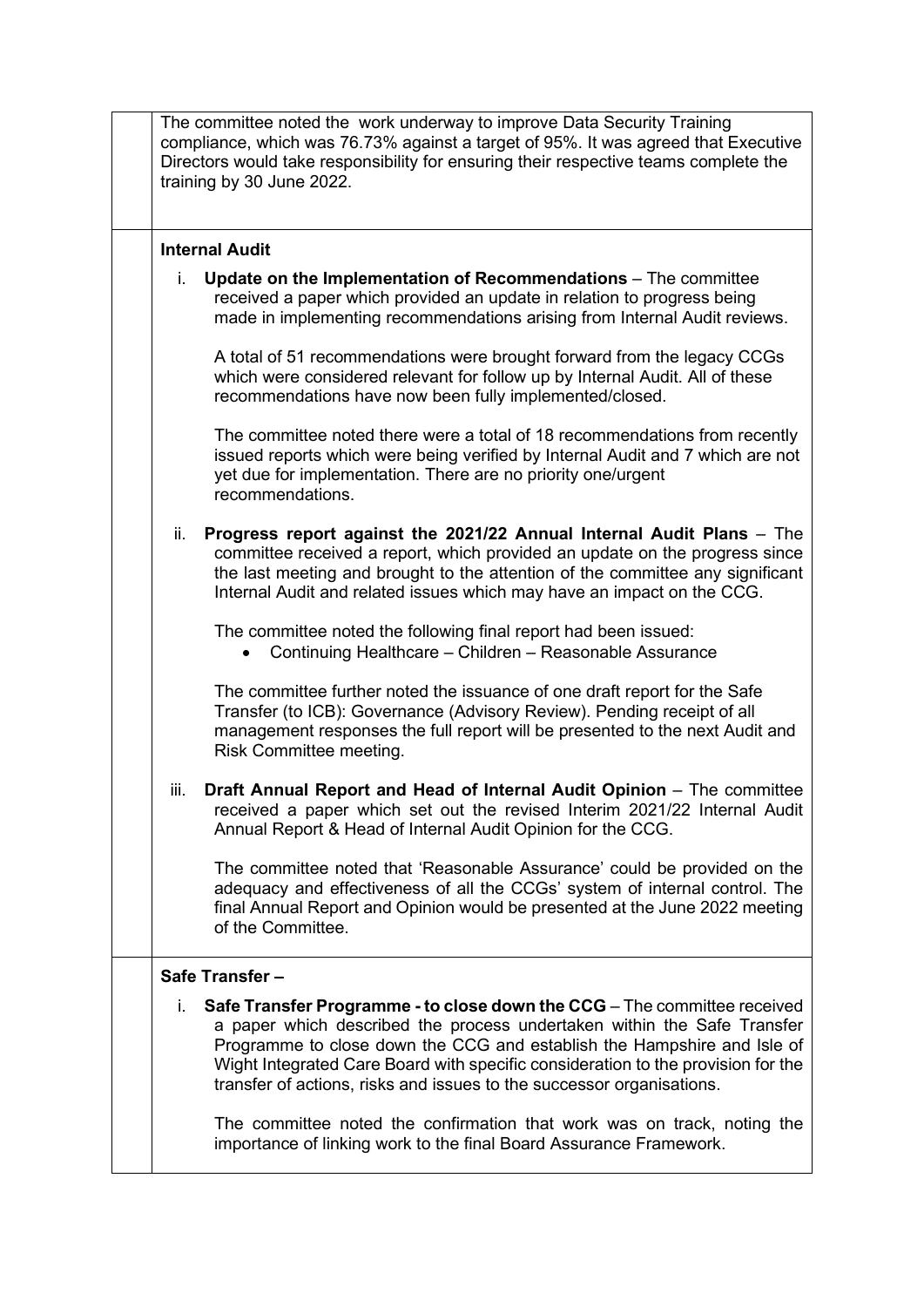| ii.  | Assurance from the Committees of the CCG - The committee received a<br>paper which sought to provide assurance to the Audit and Risk Committee that<br>appropriate processes have been in place to close down the Committees of the<br>Hampshire, Southampton and Isle of Wight Clinical Commissioning Group<br>(CCG) governing body as part of the safe transfer to and establishment of the<br>NHS Hampshire and Isle of Wight Integrated Care Board (ICB).<br>The agenda and papers for each closedown meeting were collated in such a<br>way that they represent a summary stocktake/synopsis of work plans, key<br>programmes, actions and risks to be transferred to the new statutory entity. |
|------|------------------------------------------------------------------------------------------------------------------------------------------------------------------------------------------------------------------------------------------------------------------------------------------------------------------------------------------------------------------------------------------------------------------------------------------------------------------------------------------------------------------------------------------------------------------------------------------------------------------------------------------------------------------------------------------------------|
| iii. | <b>SFIs for the ICB</b> – The committee received a paper which set out the draft SFIs,<br>Authorisation Limits and Invoice Limits for the ICB.                                                                                                                                                                                                                                                                                                                                                                                                                                                                                                                                                       |
|      | The committee noted that, as the operating model and leadership structure of<br>the ICB develops the Chief Financial Officer will revisit the SFIs in Q2. The SFIs<br>would be brought back to the ICB's Audit Committee on a regular basis as the<br>ICB develops.                                                                                                                                                                                                                                                                                                                                                                                                                                  |
| iv.  | Go live Readiness Assessment - The committee received a paper which<br>demonstrated the readiness of the CCG to proceed with the planned dissolution<br>of the existing CCGs and establishment of the Hampshire and Isle of Wight<br>Integrated Care Board on 1 July 2022.                                                                                                                                                                                                                                                                                                                                                                                                                           |
| V.   | <b>Due diligence and transfer orders</b> – The committee received a paper which<br>set out the nature and purpose of Transfer Orders, to ensure that all relevant<br>assets and liabilities are transferred from the old organisations to the new<br>organisation. It also ensures that there are robust processes in place to make<br>sure that:                                                                                                                                                                                                                                                                                                                                                    |
|      | Senders and Receivers satisfy their statutory and other governance<br>obligations;<br>Ensure that no Sender asset or liability remains unaccounted for in the                                                                                                                                                                                                                                                                                                                                                                                                                                                                                                                                        |
|      | Transition;<br>Create an appropriate audit trail and record of how the transition was<br>$\bullet$<br>achieved;                                                                                                                                                                                                                                                                                                                                                                                                                                                                                                                                                                                      |
|      | Provides certainty and clarity to all affected by the transition;<br>Enable the legal documents necessary to implement the transition to be<br>drafted.                                                                                                                                                                                                                                                                                                                                                                                                                                                                                                                                              |
| vi.  | Draft programme closure report and draft lessons learned – The committee<br>received a paper setting out the process for a draft programme closure report<br>and lessons learned report to be presented to the Audit and Risk Committee at<br>its final meeting to ensure visibility and support assurance in the closure of the<br>CCG and the supporting programme structure.                                                                                                                                                                                                                                                                                                                      |
|      | This would ensure that the key elements of the actions, risks and issues<br>associated with the Safe Transfer Programme which will endure beyond<br>programme close are understood and transferred to the new organisation.                                                                                                                                                                                                                                                                                                                                                                                                                                                                          |
| vii. | <b>Committee Close Down</b> – The committee review the submitted reports and:<br>Agreed that work would be transferred to the Audit and Risk Committee<br>of the new Integrated Care Board pending agreement of the Terms of<br>Reference                                                                                                                                                                                                                                                                                                                                                                                                                                                            |
|      | Confirmed on completion of the revised GBAF on 16 <sup>th</sup> of June, that<br>$\bullet$<br>risks, issues or areas of concern and any new actions identified during                                                                                                                                                                                                                                                                                                                                                                                                                                                                                                                                |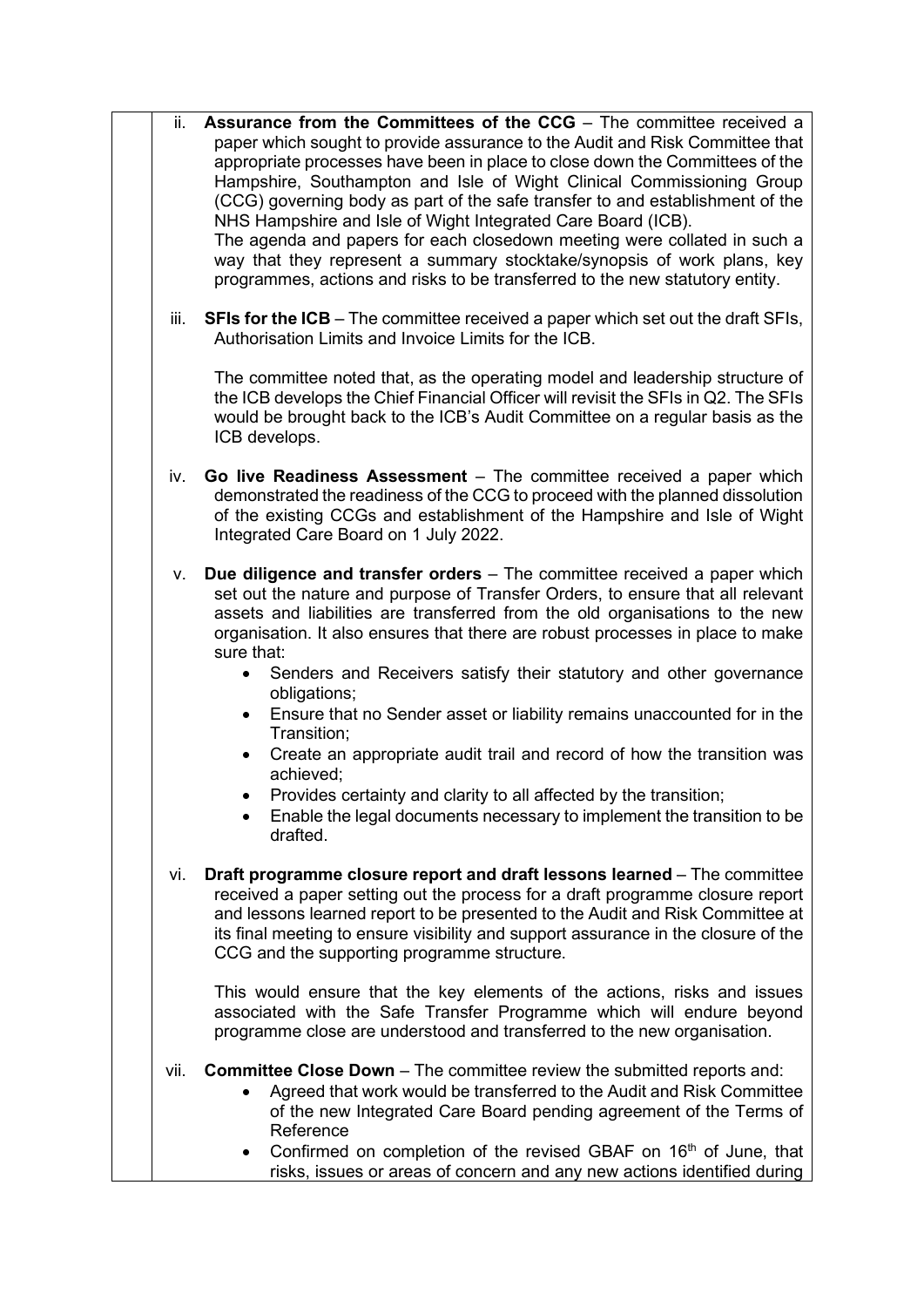|    | discussions would be transferred to the Audit and Risk Committee of<br>the new Integrated Care Board pending agreement of the Terms of<br>Reference. |
|----|------------------------------------------------------------------------------------------------------------------------------------------------------|
|    | <b>Any Other Business</b>                                                                                                                            |
|    | There were no items of Any Other Business for the Audit Committee to note.                                                                           |
| 3. | Items to escalate to Board                                                                                                                           |
|    | No items were identified for escalation to the Governing Body.                                                                                       |
| 4. | Key reference documents:                                                                                                                             |
|    | Draft Minutes of meeting held on 25 <sup>th</sup> May 2022 will be published once<br>$\bullet$<br>approved by the committee.                         |
| 5. | Date of Next Meeting - 16th June 2022                                                                                                                |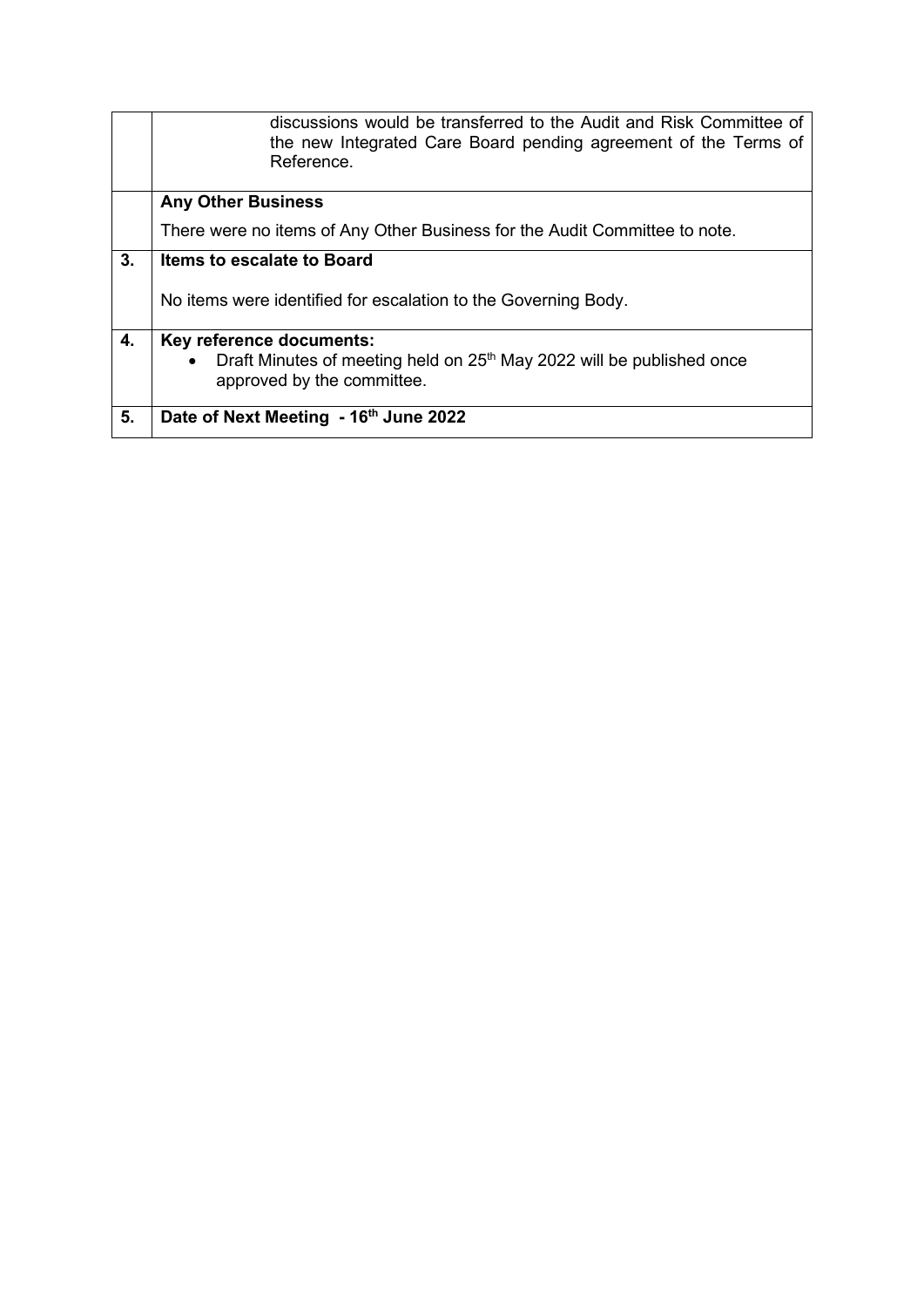|    | Audit and Risk Committee Summary (including closedown assurance)                                                                                                                                                                                                                                                                                                                                                                                                                                                                                                                         |
|----|------------------------------------------------------------------------------------------------------------------------------------------------------------------------------------------------------------------------------------------------------------------------------------------------------------------------------------------------------------------------------------------------------------------------------------------------------------------------------------------------------------------------------------------------------------------------------------------|
| 1. | Date of Meeting: 16th June 2022                                                                                                                                                                                                                                                                                                                                                                                                                                                                                                                                                          |
| 2. | Overview of business including key issues for Governing Body:                                                                                                                                                                                                                                                                                                                                                                                                                                                                                                                            |
|    | Cyber Security - The committee received a summary report of actions taken since<br>the last Audit and Risk Committee on 25 <sup>th</sup> May 2022 including:                                                                                                                                                                                                                                                                                                                                                                                                                             |
|    | Cyber security Internal Audit exit meeting completed.<br>$\bullet$                                                                                                                                                                                                                                                                                                                                                                                                                                                                                                                       |
|    | Draft Internal Audit report received and currently under review for<br>$\bullet$<br>management comments.                                                                                                                                                                                                                                                                                                                                                                                                                                                                                 |
|    | The committee repeated ongoing concerns on the controls operating around<br>$\bullet$<br>removable media such as data sticks and noted assurance that security<br>patches would be uploaded to enhance cyber security.                                                                                                                                                                                                                                                                                                                                                                   |
|    | <b>Counter Fraud and Security</b>                                                                                                                                                                                                                                                                                                                                                                                                                                                                                                                                                        |
|    | i. Fraud Bribery and Corruption Progress Report – The committee received a<br>paper which outlined the key fraud, bribery and corruption work undertaken<br>for NHS Hampshire. Southampton & Isle of Wight Clinical Commissioning<br>Group (the CCG) for the period 16 May 2022 to 7 June 2022.                                                                                                                                                                                                                                                                                          |
|    | ii. 2021 - 2022 Fraud, Bribery and Corruption Annual Report - The committee<br>noted the report which detailed work undertaken as specified within the<br>CCG's Fraud Bribery and Corruption Work Plan for 2021 - 2022, and showed<br>that the plan was complete.                                                                                                                                                                                                                                                                                                                        |
|    | The report highlighted that the Counter Fraud Functional Standard Return<br>was completed by the Local Counter Fraud Service for authorisation by the<br>Audit and Risk Committee Chair and the Director of Finance to meet the<br>submission date of 10 June 2022. The Counter Fraud Functional Standard<br>Return resulted in the CCG obtaining an overall green rating.                                                                                                                                                                                                               |
|    | iii.<br>Lessons Learned from Investigations - 2021 - 2022 - The committee<br>received a report which outlined the Local Counter Fraud Specialist review of<br>all referrals and investigations conducted in 2021 - 2022 for the CCG. The<br>aim was to report on key identified risks that could affect the ICB, to highlight<br>the lessons that should have been learned, and to make recommendations to<br>mitigate future risk. The review concluded that there are some areas for the<br>ICB to be mindful of in respect of fraud, bribery, and corruption risk. These<br>included. |
|    | Creating a system for the Executive team to manage counter fraud<br>$\bullet$<br>recommendations.<br>Managing cyber enabled fraud risk and collating meaningful<br>intelligence for analysis and trend monitoring.<br>Managing conflicts of interest in grant awards.<br>Contract management of grant awards and reviews against key<br>performance indicators.                                                                                                                                                                                                                          |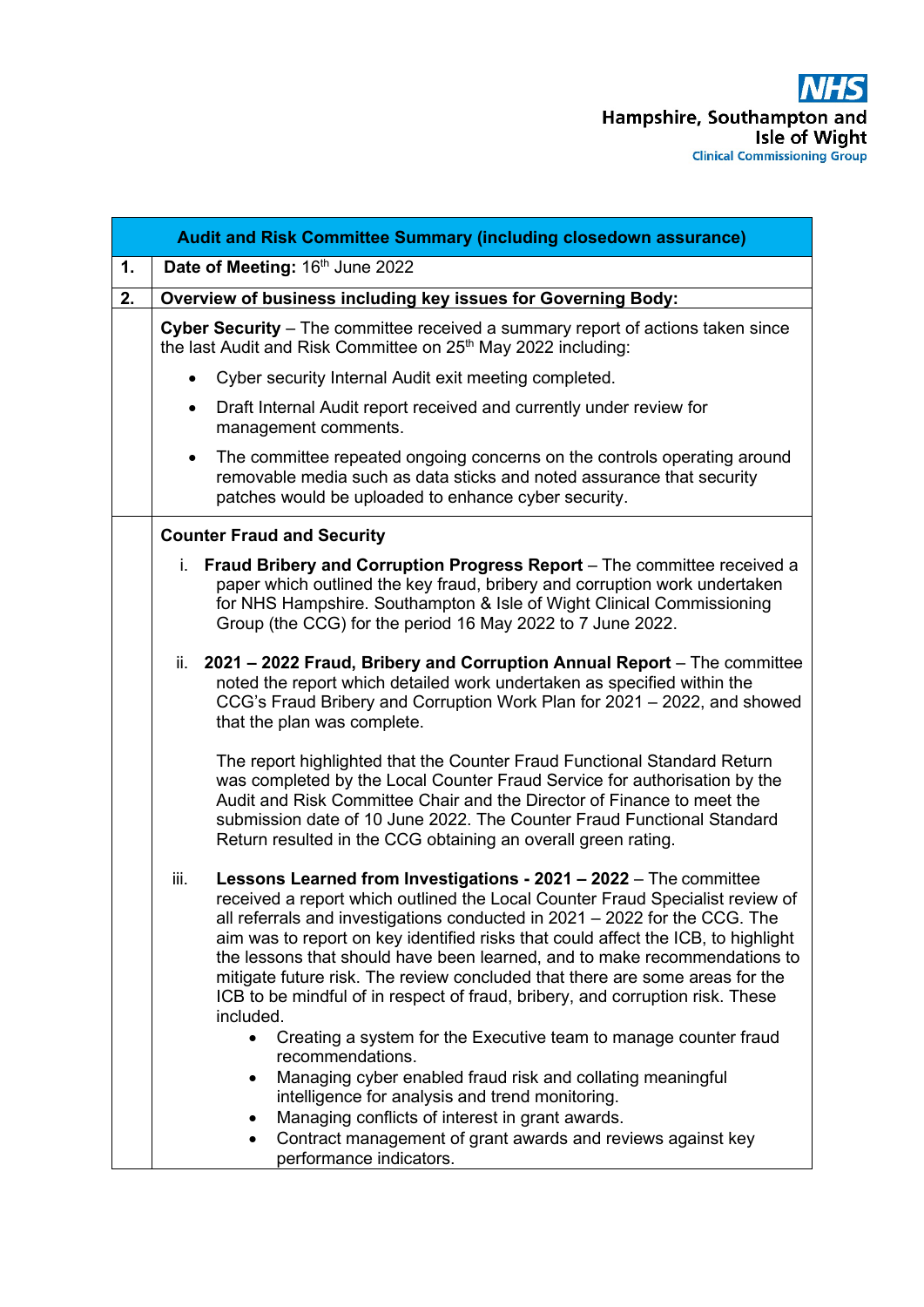| Contract management of employment agencies in respect of<br>$\bullet$<br>recruitment processes.                                                                                                                                                                                                                                                                                         |
|-----------------------------------------------------------------------------------------------------------------------------------------------------------------------------------------------------------------------------------------------------------------------------------------------------------------------------------------------------------------------------------------|
| Ensuring that a fraud awareness programme is maintained with<br>primary care contractors to mitigate risk to prescribing budgets.                                                                                                                                                                                                                                                       |
| The committee noted the importance of establishing a form of<br>recommendation tracker, and highlighting the key risk areas to the ICB.                                                                                                                                                                                                                                                 |
| Reporting progress on equality, diversity and inclusion - The committee<br>received a paper which described:                                                                                                                                                                                                                                                                            |
| The current processes and procedures that support equality, diversity and<br>$\bullet$<br>inclusion                                                                                                                                                                                                                                                                                     |
| Legislative and NHS required reporting and timelines<br>The key performance indicators<br>Recommendations on how to take this forward as we establish the new<br>$\bullet$<br>Hampshire and Isle of Wight Integrated Care Board.                                                                                                                                                        |
| The Committee noted the importance of baseline data, particularly in relation to work<br>on the Gender Pay gap.                                                                                                                                                                                                                                                                         |
| <b>Internal Audit</b>                                                                                                                                                                                                                                                                                                                                                                   |
| i.<br>Update on the Implementation of Recommendations - The committee<br>received a paper which provided an update in relation to progress being<br>made in implementing recommendations arising from Internal Audit reviews.                                                                                                                                                           |
| A total of 51 recommendations were brought forward from the legacy CCGs<br>which were considered relevant for follow up by Internal Audit. All of these<br>recommendations have now been fully implemented/closed.                                                                                                                                                                      |
| The committee noted there were a total of 15 recommendations from recently<br>issued reports which were being verified by Internal Audit, 1 where an<br>extension to the target date was approved by the Committee and 16 which<br>were not yet due for implementation. There are no priority one/urgent<br>recommendations.                                                            |
| ii.<br>Progress report against the 2021/22 Annual Internal Audit Plans - The<br>committee received a report, which provided an update on the progress since<br>the last meeting and brought to the attention of the committee any significant<br>Internal Audit and related issues which may have an impact on the CCG.                                                                 |
| The committee noted the following final report had been issued:<br><b>GP IT Assets - Reasonable Assurance</b>                                                                                                                                                                                                                                                                           |
| The committee further noted the issuance of two draft reports issued for<br>Cyber Security and Public & Patient Engagement.<br>Work was continuing on two advisory reviews; The New Financial Framework<br>and Delegation, Decision making and Accountability Arrangements. The<br>Committee asked that these reviews be completed as soon as possible, and<br>ideally by 30 June 2022. |
| Internal Audit Annual Report & Head of Internal Audit Opinion for 2021/22<br>iii.<br>- The committee received a paper which set out the Final 2021/22 Internal<br>Audit Annual Report & Head of Internal Audit Opinion for the CCG.                                                                                                                                                     |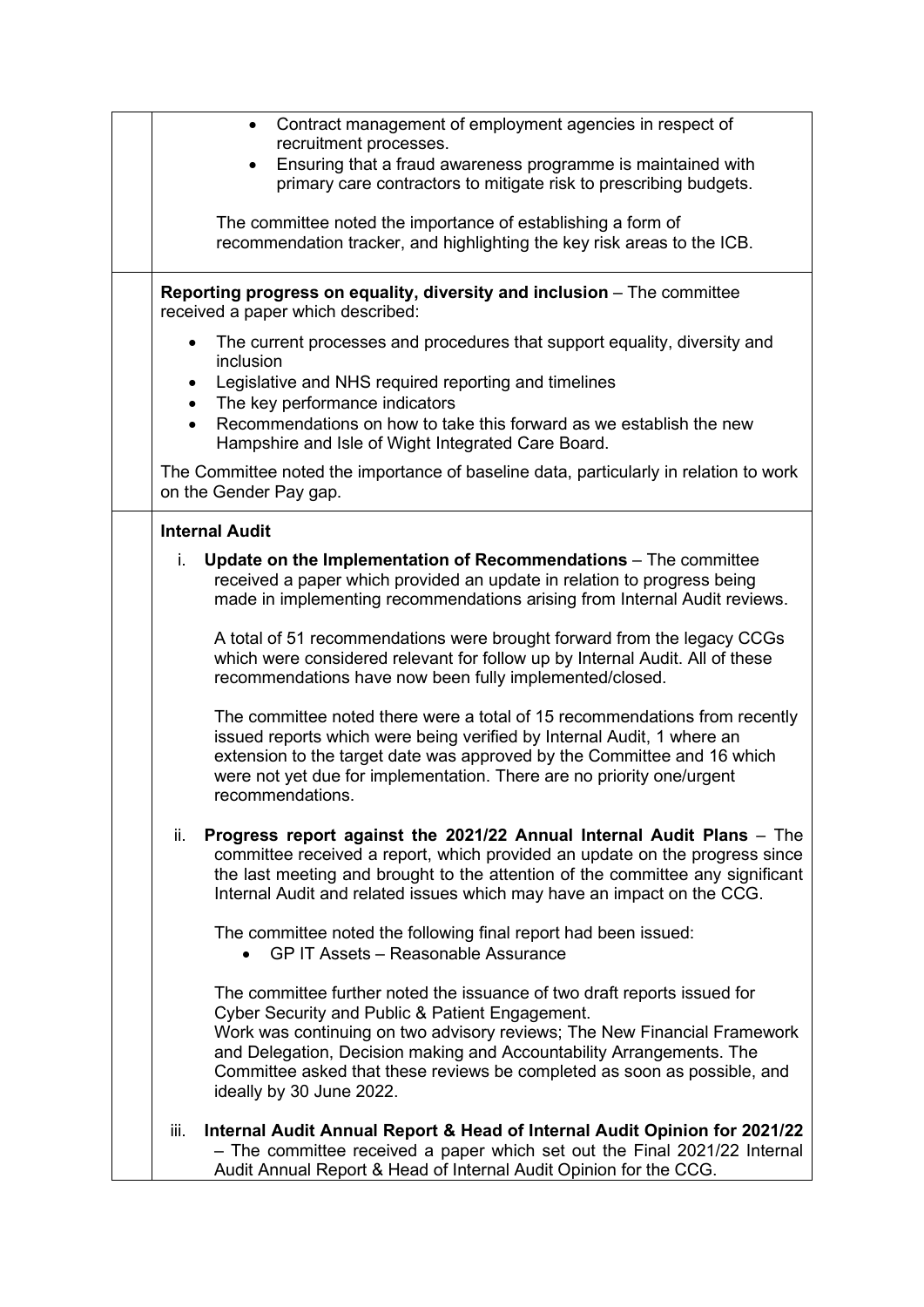| The committee noted that 'Reasonable Assurance' could be provided on the<br>adequacy and effectiveness of all the CCGs' system of internal control.                                                                                                                                                                                                                                                             |
|-----------------------------------------------------------------------------------------------------------------------------------------------------------------------------------------------------------------------------------------------------------------------------------------------------------------------------------------------------------------------------------------------------------------|
| <b>External Audit</b>                                                                                                                                                                                                                                                                                                                                                                                           |
| External Audit - Audit Findings Report 2021-22 - The committee received<br>i.<br>the draft Audit Findings Reports for NHS Hampshire, Southampton and Isle of<br>Wight CCG dated 10 June 2022.                                                                                                                                                                                                                   |
| The report provided a summary of the key findings following the audits of the<br>CCG's Annual Report and Accounts, although these were still in draft format<br>given that the audits were not formally concluded with a small number of<br>items and tasks still outstanding which will be completed.                                                                                                          |
| Once the audit was finalised the report would be updated and a<br>final opinion given.                                                                                                                                                                                                                                                                                                                          |
| At the time of the report, there were no significant or material issues that<br>needed to be brought to the committee's attention. Four recommendations<br>have been raised as a result of the audit work and management responses<br>included.                                                                                                                                                                 |
| Mental Health Investment Standard - The committee received a verbal<br>ii.<br>update, which advised that a fee of £30k was confirmed, though work would<br>not be underway until later in 2022.                                                                                                                                                                                                                 |
| Annual Report and Accounts - The committee received the final draft of the<br>2021/22 Annual Report and Accounts for the Hampshire, Southampton and Isle of<br>Wight CCG.                                                                                                                                                                                                                                       |
| The audit of the Annual Report and Accounts for all CCGs had continued to progress<br>since an update was provided at the last Audit and Risk Committee on 25th May<br>2022. There were no significant or material issues to report following the work that<br>Grant Thornton, the CCG's external auditors, had undertaken, which was nearing<br>completion with a majority of testing and reviews complete.    |
| The Annual Report and Accounts was shared with senior teams for review and<br>feedback throughout the process, and the finance team remained in regular dialogue<br>with the auditors to facilitate any queries and agree any required amendments.                                                                                                                                                              |
| The CCG has a clear submission process and plan to ensure there were no issues,<br>errors or delays ahead of the submission deadlines. The CCG was on course and<br>ready to submit the Annual Report and Accounts as well as other required<br>documentation and templates.                                                                                                                                    |
| It was noted that:                                                                                                                                                                                                                                                                                                                                                                                              |
| The accounts and annual report were consistent with the knowledge<br>of the Committee<br>LCFS had confirmed that the CCG has satisfactory arrangements for<br>$\bullet$<br>the prevention, detection of bribery fraud and corruption<br>The Head of Internal Audit opinion confirmed that the CCG has<br>$\bullet$<br>reasonable and effective risk management, control and governance<br>arrangements in place |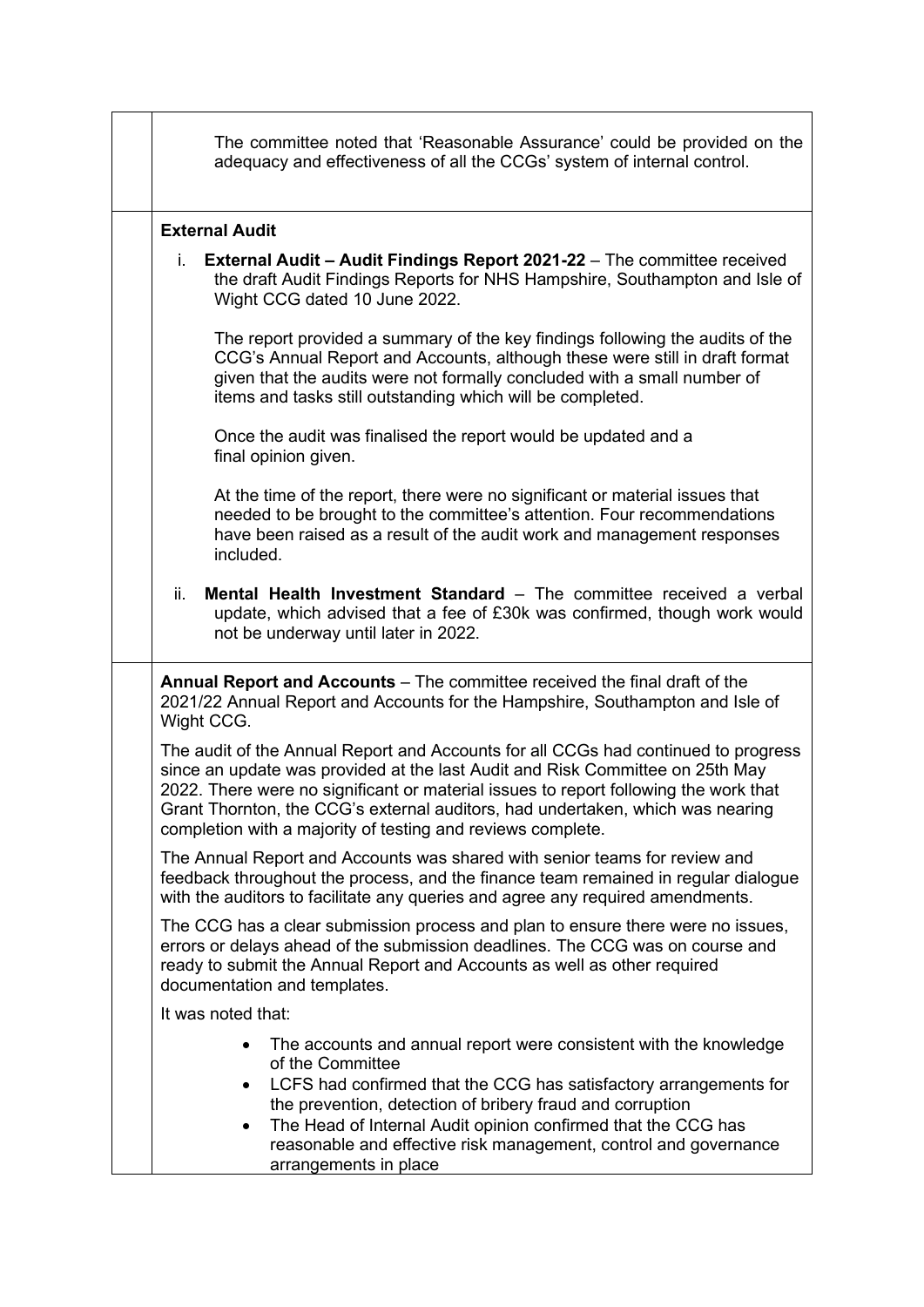• The External Auditors had issued a draft, unqualified audit opinion On this basis the Committee agreed to recommend their approval to the Governing Body. **Management Letter of Representation** – The committee noted the individual annual Letter of Representation with regards to the 2021/22 Annual Report and Accounts, which was drafted for Hampshire, Southampton and Isle of Wight CCG. The content of the Letter of Representation was approved ahead of formal signature by the Chair of the Audit and Risk Committee. **Safe Transfer –** i. **Governance Handbook including** • **Scheme of Reservation and Delegation** • **SFIs for the ICB** The committee noted the paper which set out notable additions including the addition of further delegations made by NHS England for the commissioning of pharmacy, optometry and dentistry primary care services. In addition, the committee noted the final model SFIs had not yet been received from NHS England, but were anticipated to be only marginally changed from the draft included. ii. **Transfer Orders** – The committee received an updated, setting out the schedules been submitted to NHS England on 10 June 2022 for inclusion in the single national transfer order which will be enacted in the week commencing 20 June 2022 for the establishment of ICBs. iii. **Programme Closure Report including Lessons Learned Report** – The committee received a draft report, in advance of the submission of the final report to the ICB, for comment on any further topics to be included or amendments to the proposed approach. The action plan would be presented to the next meeting of the ICB Audit Committee. iv. **Go live Readiness Assessment** – The committee noted due diligence checklists and final Readiness to Operate Assessments, along with the outcome statement regarding the conclusion of the staff consultation, all submitted to NHS England on 10 June 2022. **Governing Body Assurance Framework** – The committee reviewed the GBAF which highlighted changes in score on Financial Performance, Cyber Security, Planned Care Programme and System Workforce Resilience & Sustainability, as well as noting a new risk on Learning Disabilities. The committee noted comments from the Chief Finance Officer that there was now a need to establish a new framework for the Integrated Care Board, to incorporate risks from Portsmouth. The committee noted the expectation that the headline risks would remain, but controls, governance and monitoring would change in new framework The committee considered the risks related to the establishment of place based governance, particularly owning the rapidly shortening timescale and asked that this be included in the next iteration of the BAF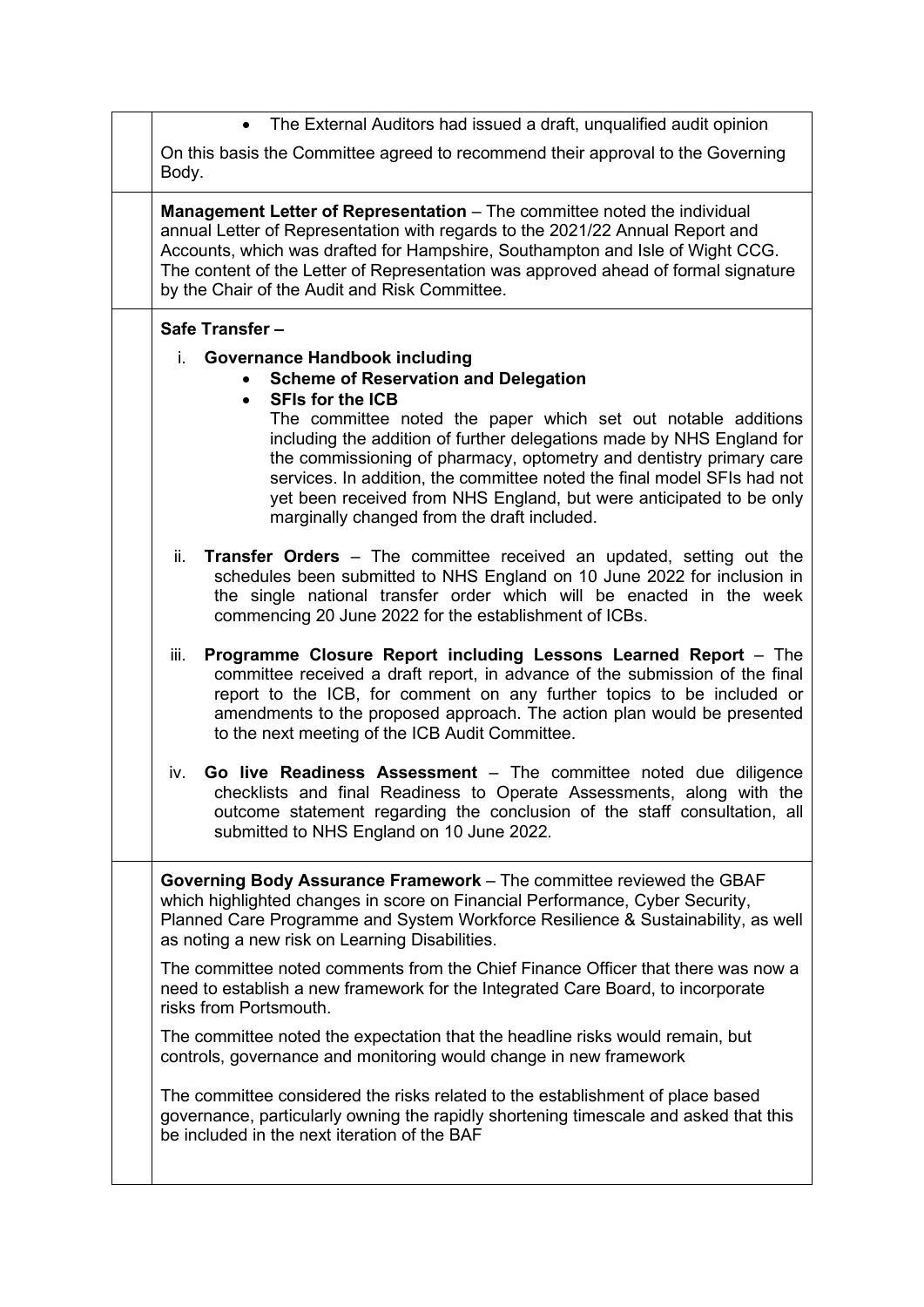|    | <b>Any Other Business</b>                                                                                                     |
|----|-------------------------------------------------------------------------------------------------------------------------------|
|    | There were no items of Any Other Business for the Audit Committee to note.                                                    |
| 3. | <b>Items to escalate to Board</b>                                                                                             |
|    | No items were identified for escalation to the Governing Body.                                                                |
| 4. | Key reference documents:                                                                                                      |
|    | Draft Minutes of meeting held on 16 <sup>th</sup> June 2022 will be published once<br>$\bullet$<br>approved by the committee. |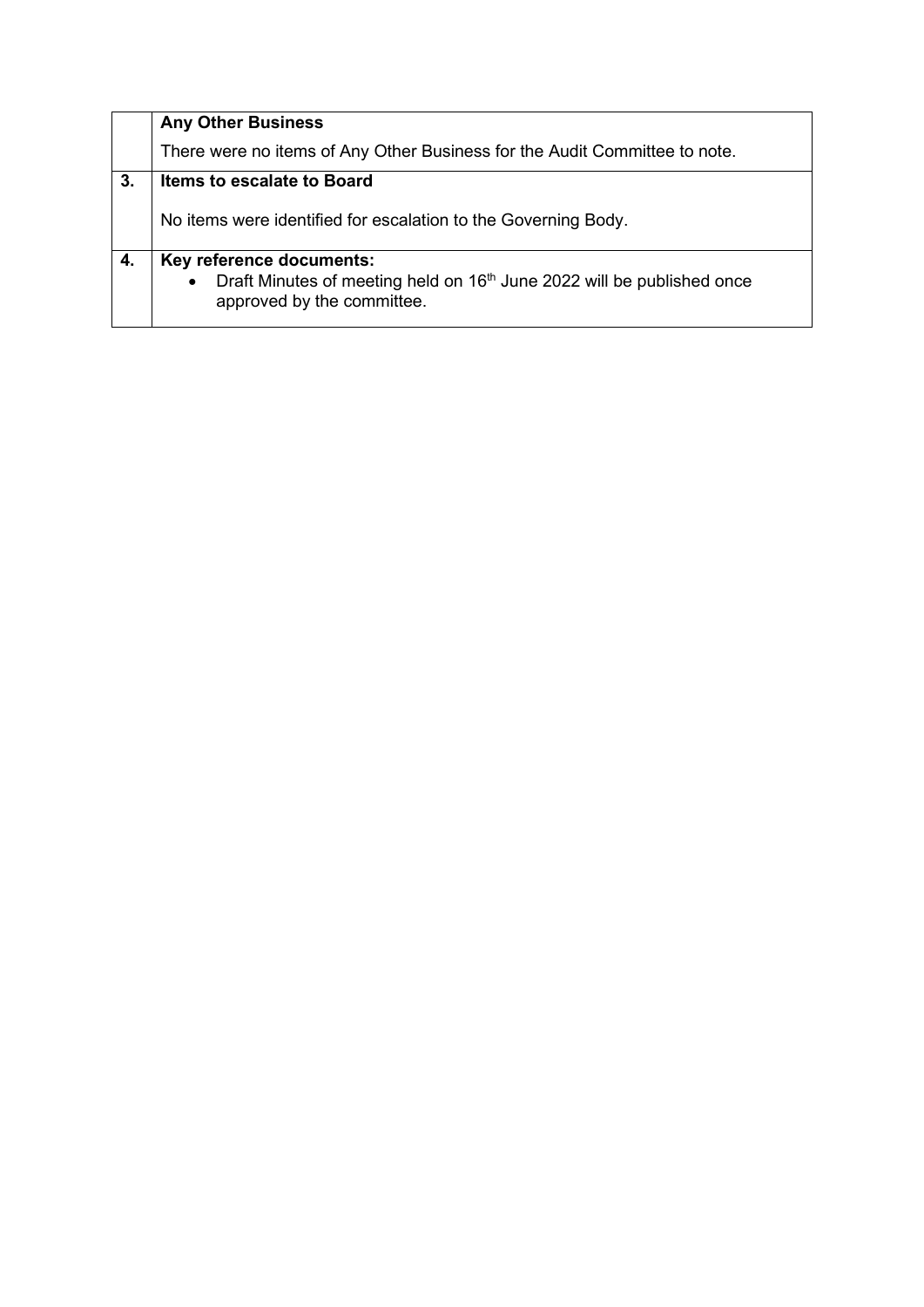| <b>Primary Care Commissioning Committee</b> |                                                                                                                                                                                                                                                                                                                                                                                                                                                                                                                                                                                                                                                                                                                                                                                                                                                                                                                                                                                                                                                                                                                             |  |  |  |
|---------------------------------------------|-----------------------------------------------------------------------------------------------------------------------------------------------------------------------------------------------------------------------------------------------------------------------------------------------------------------------------------------------------------------------------------------------------------------------------------------------------------------------------------------------------------------------------------------------------------------------------------------------------------------------------------------------------------------------------------------------------------------------------------------------------------------------------------------------------------------------------------------------------------------------------------------------------------------------------------------------------------------------------------------------------------------------------------------------------------------------------------------------------------------------------|--|--|--|
|                                             | Primary Care Commissioning Committee (PCCC) Close Down Meeting                                                                                                                                                                                                                                                                                                                                                                                                                                                                                                                                                                                                                                                                                                                                                                                                                                                                                                                                                                                                                                                              |  |  |  |
| 1.                                          | Date of Meeting: 18 May 2022                                                                                                                                                                                                                                                                                                                                                                                                                                                                                                                                                                                                                                                                                                                                                                                                                                                                                                                                                                                                                                                                                                |  |  |  |
| 2.                                          | Overview of discussions at the close down meeting:<br>The Chair reported that the focus for this meeting is to enact the procedure for<br>closing down HIOW CCG Committees and to identify key actions/risks/outstanding<br>items on work plans to be transferred to another Committee or Group of the<br>Integrated Care Board from 1 July 2022.                                                                                                                                                                                                                                                                                                                                                                                                                                                                                                                                                                                                                                                                                                                                                                           |  |  |  |
| 2.1                                         | <b>Whitehill and Bordon Health Hub - Received a verbal update. Following the</b><br>standing down of the PCCC Seminar/Confidential Meeting on the 13 April 2022 due<br>to the ongoing HIOW system pressures it was agreed in order not to delay the<br>decision on the Whitehill and Bordon Health Hub proposal to progress this ex-<br>committee via email and virtual approval. The Chair reported that on the 12 April<br>2022 he confirmed that he has read the papers provided and noted the PCCC voting<br>members responses/approval and in line with governance processes and financial<br>limits around delegated authority confirmed that he has taken Chairs action<br>approving this development/funding for the Whitehill and Bordon Primary and<br>Community Health Hub.                                                                                                                                                                                                                                                                                                                                      |  |  |  |
| 2.2                                         | Primary Care Work Plan Update - Received paper PCCC22/016 and supporting<br>presentation that:<br>Provided a summary of the progress of the primary care workplan<br>Summarised the priorities and risks which will be handed to the Integrated Care<br>$\bullet$<br>Board which is established on 1 July 2022<br>Recommends adoption of the work programme to Hampshire and Isle of Wight<br>$\bullet$<br>Integrated Care Board.<br>Attention was drawn to the fact that during 2021/22, the primary care teams across<br>the geography of Hampshire and Isle of Wight have worked together to produce a<br>primary care work programme in collaboration with some key stakeholders.<br>Priorities for the next 12 months have been identified though it is recognised these<br>may change due to the fast moving pace of change and national priorities. As an<br>example, the Fuller report is due to be published soon which may influence some of<br>our priorities.<br>AGREED: Recommended that this programme is to be continued when the<br>Hampshire and Isle of Wight Integrated Care Board is officially formed. |  |  |  |
| 2.3                                         | Primary Care Prescribing - Received paper PCCC22/017 that summarises the<br>work of the medicines optimisation teams within the CCG, including their response<br>to the COVID-19 pandemic. The report also highlights the key medicines<br>optimisation priorities and actions being taken to address these. The paper provided<br>updates on:<br>• Financial performance including cost-orientated interventions, prescribing<br>rebates and the national DOAC procurement framework agreement<br>Medicines optimisation response to COVID-19<br>$\bullet$<br>Antimicrobial stewardship<br>$\bullet$                                                                                                                                                                                                                                                                                                                                                                                                                                                                                                                       |  |  |  |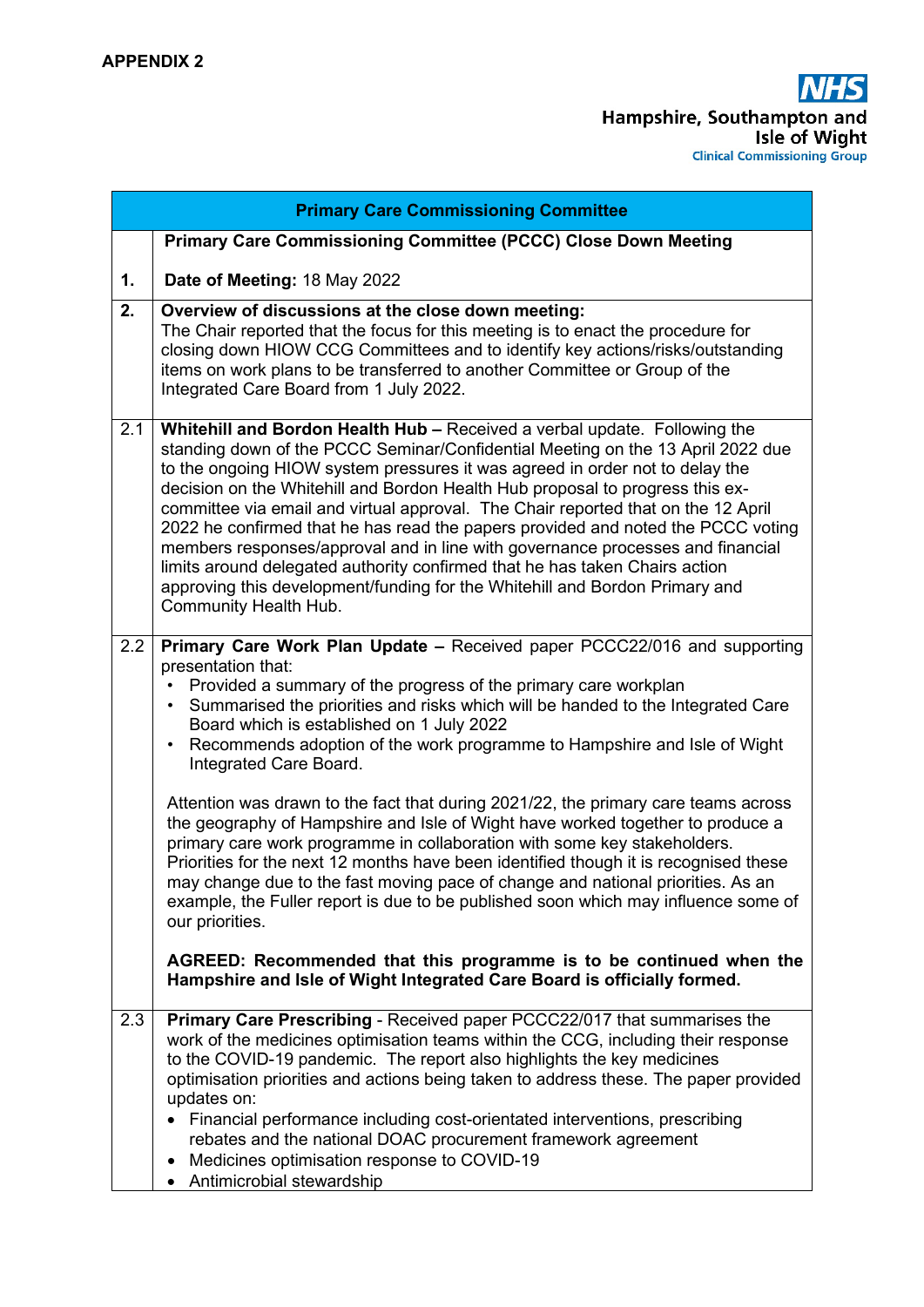|                   | Medicines quality, safety and controlled drugs stewardship<br>$\bullet$<br>Medicines interventions that support the NHS sustainability agenda                                                                                                                                                                                                                                                                                                                                                                                                                                                                                                                                                                                                                                                                                                                                                                                                                                                                                                                                                                                                                                                                                                                                                                                                                                                                                  |
|-------------------|--------------------------------------------------------------------------------------------------------------------------------------------------------------------------------------------------------------------------------------------------------------------------------------------------------------------------------------------------------------------------------------------------------------------------------------------------------------------------------------------------------------------------------------------------------------------------------------------------------------------------------------------------------------------------------------------------------------------------------------------------------------------------------------------------------------------------------------------------------------------------------------------------------------------------------------------------------------------------------------------------------------------------------------------------------------------------------------------------------------------------------------------------------------------------------------------------------------------------------------------------------------------------------------------------------------------------------------------------------------------------------------------------------------------------------|
|                   | $\bullet$<br>Digital initiatives in medicines optimisation<br>$\bullet$                                                                                                                                                                                                                                                                                                                                                                                                                                                                                                                                                                                                                                                                                                                                                                                                                                                                                                                                                                                                                                                                                                                                                                                                                                                                                                                                                        |
|                   | The proposal to create a HIOW Prescribing Committee and align existing<br>$\bullet$                                                                                                                                                                                                                                                                                                                                                                                                                                                                                                                                                                                                                                                                                                                                                                                                                                                                                                                                                                                                                                                                                                                                                                                                                                                                                                                                            |
|                   | medicines formularies<br>The development of an ICS integrated pharmacy and medicines optimisation<br>$\bullet$                                                                                                                                                                                                                                                                                                                                                                                                                                                                                                                                                                                                                                                                                                                                                                                                                                                                                                                                                                                                                                                                                                                                                                                                                                                                                                                 |
|                   | plan                                                                                                                                                                                                                                                                                                                                                                                                                                                                                                                                                                                                                                                                                                                                                                                                                                                                                                                                                                                                                                                                                                                                                                                                                                                                                                                                                                                                                           |
|                   | Particular attention was drawn to:                                                                                                                                                                                                                                                                                                                                                                                                                                                                                                                                                                                                                                                                                                                                                                                                                                                                                                                                                                                                                                                                                                                                                                                                                                                                                                                                                                                             |
|                   | The NHS has agreed a national procurement agreement for directly acting oral<br>anticoagulants (DOACs) with the aim of making expanding access more<br>affordable and saving money for both the health service and the taxpayer from<br>the reduction in strokes. The agreement makes DOACs more affordable allowing<br>the NHS to provide treatment to an additional 610,000 more patients. This level<br>of uptake will help to prevent an estimated 21,700 strokes and save the lives of<br>5,400 patients from a fatal outcome over the next three years. The commercial<br>agreement went live from the 1 January 2022 and HSI CCG has signed up to the<br>agreement. Edoxaban is already the preferred first choice DOAC on formularies<br>across HIOW. The use of Edoxaban has been included in the Investment and<br>Impact Fund (IIF), which forms part of the PCN DES.<br>Within primary care, the choice of inhaler device is an important component of<br>$\bullet$<br>the NHS sustainability agenda. The CCG is currently an outlier with respect to<br>the use of metered dose inhalers compared to dry powder inhalers. This is now<br>included in the PCN DES and resources to support interventions have been<br>developed. It is important to note that any changes to a patient's inhaler device<br>requires a shared decision-making approach to ensure that the device is suitable<br>for the individual. |
| $\overline{2}$ .4 | Primary Care Finance Report - Received paper PCCC22/018 that:                                                                                                                                                                                                                                                                                                                                                                                                                                                                                                                                                                                                                                                                                                                                                                                                                                                                                                                                                                                                                                                                                                                                                                                                                                                                                                                                                                  |
|                   | Outlined the final financial position for the financial year 2021/22 for all the CCG<br>Primary Care budgets in totality. For 2021/22, the CCG reported a final outturn<br>position of £1.7m underspent across all Primary Care budgets. Even though the<br>Primary Care Delegated Commissioning budget overspent by almost £2.8m, this                                                                                                                                                                                                                                                                                                                                                                                                                                                                                                                                                                                                                                                                                                                                                                                                                                                                                                                                                                                                                                                                                        |
|                   | was more than offset by underspends in the following areas:<br>Locally Commissioning Schemes and Other Contracts – given that there                                                                                                                                                                                                                                                                                                                                                                                                                                                                                                                                                                                                                                                                                                                                                                                                                                                                                                                                                                                                                                                                                                                                                                                                                                                                                            |
|                   | were income protection principles applied to a lot of these contractual<br>arrangements contingency that was set aside for over performance/delivery                                                                                                                                                                                                                                                                                                                                                                                                                                                                                                                                                                                                                                                                                                                                                                                                                                                                                                                                                                                                                                                                                                                                                                                                                                                                           |
|                   | was not fully required.<br>Primary Care IT - some of the items that were originally budgeted were<br>$\bullet$<br>picked up through the Digital 1st Programme.                                                                                                                                                                                                                                                                                                                                                                                                                                                                                                                                                                                                                                                                                                                                                                                                                                                                                                                                                                                                                                                                                                                                                                                                                                                                 |
|                   | SDF – there was some unused funding, particularly around fellowships.                                                                                                                                                                                                                                                                                                                                                                                                                                                                                                                                                                                                                                                                                                                                                                                                                                                                                                                                                                                                                                                                                                                                                                                                                                                                                                                                                          |
|                   | Reported on prescribing spending<br>٠<br>Provided an update on Winter Access Funding and the Additional Roles<br>$\bullet$                                                                                                                                                                                                                                                                                                                                                                                                                                                                                                                                                                                                                                                                                                                                                                                                                                                                                                                                                                                                                                                                                                                                                                                                                                                                                                     |
|                   | Reimbursement Scheme (ARRS) funding.                                                                                                                                                                                                                                                                                                                                                                                                                                                                                                                                                                                                                                                                                                                                                                                                                                                                                                                                                                                                                                                                                                                                                                                                                                                                                                                                                                                           |
|                   | An update was provided on the 2022/23 Financial Plan that has been submitted and<br>the plan will be taken to the first meeting of the ICB Primary Care Committee.                                                                                                                                                                                                                                                                                                                                                                                                                                                                                                                                                                                                                                                                                                                                                                                                                                                                                                                                                                                                                                                                                                                                                                                                                                                             |
| 3.                |                                                                                                                                                                                                                                                                                                                                                                                                                                                                                                                                                                                                                                                                                                                                                                                                                                                                                                                                                                                                                                                                                                                                                                                                                                                                                                                                                                                                                                |
|                   | Actions To Be Transferred - There are no outstanding actions to be transferred.                                                                                                                                                                                                                                                                                                                                                                                                                                                                                                                                                                                                                                                                                                                                                                                                                                                                                                                                                                                                                                                                                                                                                                                                                                                                                                                                                |
| 4.                | <b>Issues and Risks To Be Transferred</b>                                                                                                                                                                                                                                                                                                                                                                                                                                                                                                                                                                                                                                                                                                                                                                                                                                                                                                                                                                                                                                                                                                                                                                                                                                                                                                                                                                                      |
|                   | <b>Estates</b><br>$\bullet$<br>New model for working in general practice - communication and engagement<br>$\bullet$                                                                                                                                                                                                                                                                                                                                                                                                                                                                                                                                                                                                                                                                                                                                                                                                                                                                                                                                                                                                                                                                                                                                                                                                                                                                                                           |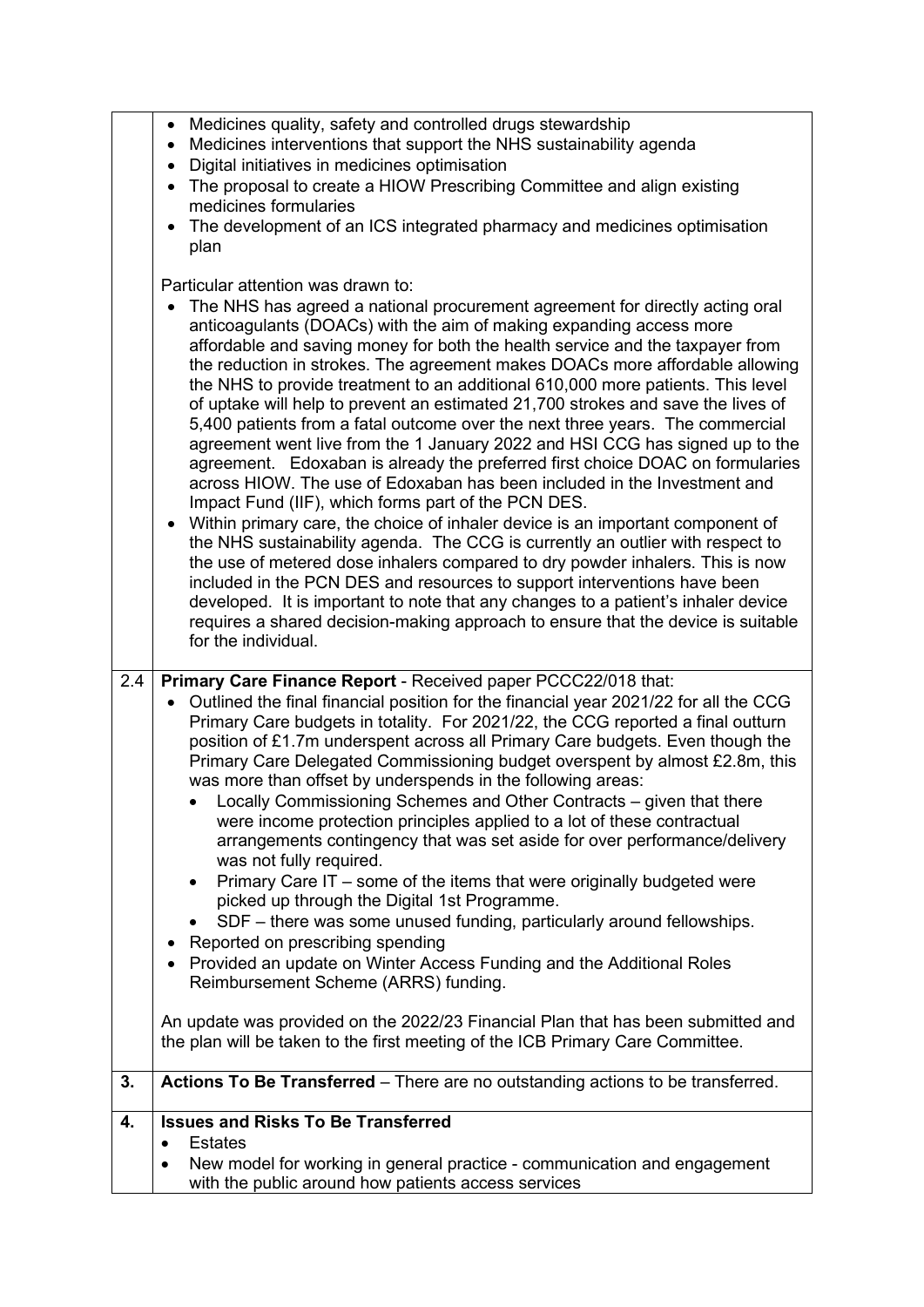|    | Digital infrastructure<br>$\bullet$<br>Workforce<br>$\bullet$<br>Resilience<br>$\bullet$                                                                                                                  |
|----|-----------------------------------------------------------------------------------------------------------------------------------------------------------------------------------------------------------|
| 5. | Key reference documents:<br>18 May 2022 Primary Care Commissioning Committee Public meeting papers<br>$\bullet$<br>which are accessible on the CCG website and are available from the<br>Governance Team. |

Members and attendees of the Primary Care Commissioning Committee met on 15 June 2022 for a briefing and discussion on the Fuller Stocktake Report that was published in May 2022 and the implications for Hampshire and the Isle of Wight going forward. Local system updates were received including feedback to inform handover discussions between the CCG non-executive directors/advisers and the Integrated Care Board non-executive directors and associate.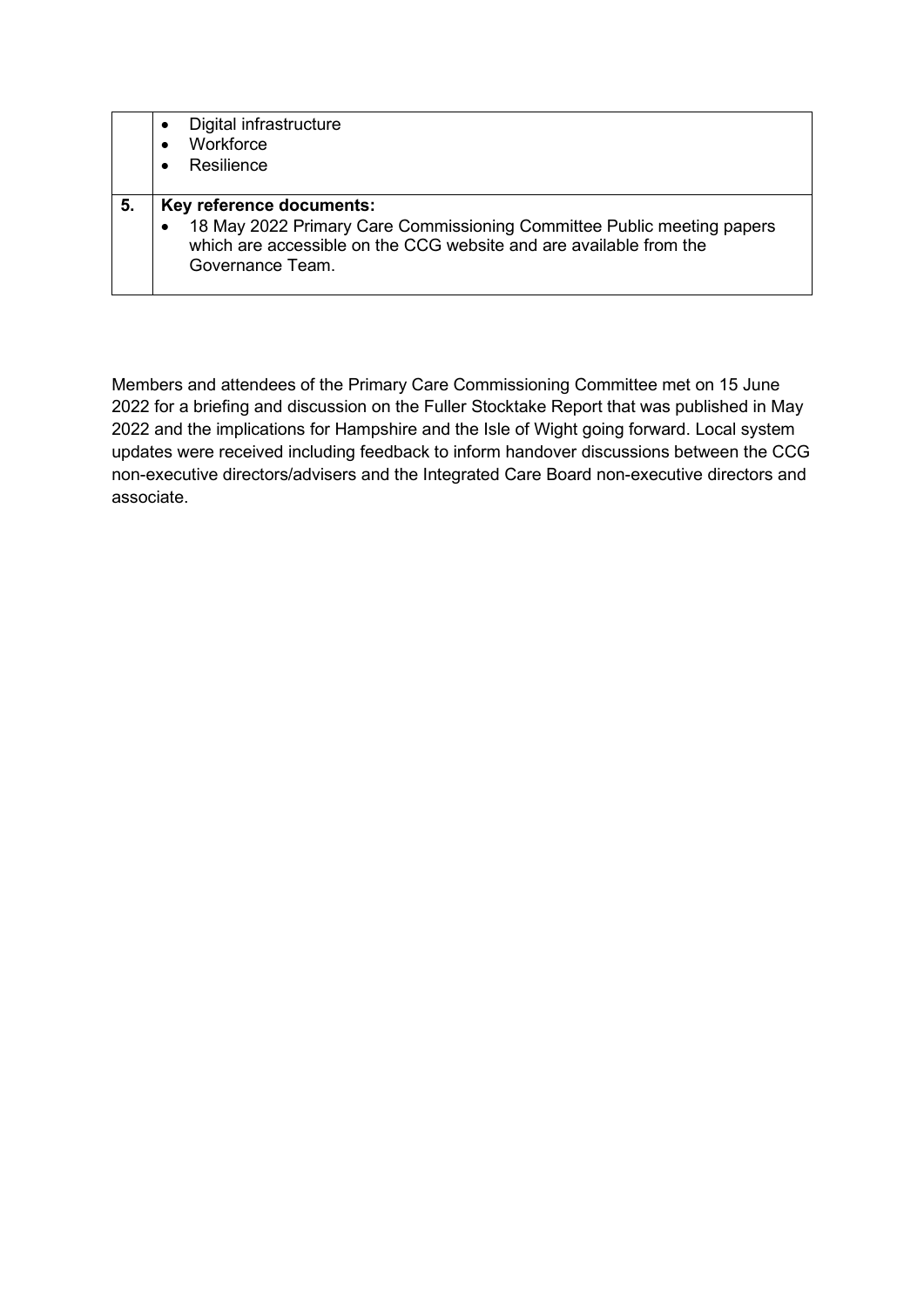### **QUALITY, PERFORMANCE, FINANCE AND WORKFORCE COMMITTEE CLOSEDOWN REPORT / MEETING 18 MAY 2022**

#### **Overview of discussions**

Relating to the **Integrated Quality and Performance Report**, the system remains challenged. There have been improvements in performance relating to elective  $\ell$  cancer. The key issues to be handed over to the new organisation are:

- Lack of Specialised Commissioning Tier 4 beds which is impacting on acute providers
- Continued high levels of new referrals into the Hampshire Children and Adolescent and Mental Health Services (CAMHS) and current workforce and current workforce capacity is having an impact on the timeliness of children being seen by the service
- Urgent and emergency care demand is resulting in constitutional standards not being met and an increase in incidents being noted
- Continued increased in length of stay for patients in hospital
- Diagnostic performance targets are not being met, which is impacting patients, including delays in patients being diagnosed with dementia

A formal planning process is being undertaken relating to the forthcoming bank holiday weekend. Pressure within Primary Care is immense with practices shutting down services. The importance of communicating the bank holiday plans internally /externally was raised. The pressure that Asylum Hotels are having on Primary Care was highlighted.

Relating to **Quality** the key risks for handover to the new organisation are:

- Access to Tier 4 beds. Lack of capacity is resulting in children being cared for in our acute hospitals. Concerns have been raised relating to psychological / mental wellbeing
- An electronic communication failure has been reported between PHU and Willow Group practices. PHU patient letters from PHU were being received on the Care and Health Information Exchange system (CHIE) but were not being received by EMIS. The issue has been escalated to NHSE and a clinical review is being undertaken. No harm has been identified
- The evidence SHFT have submitted for 6 of the PASCOE recommendations demonstrates good progress. The final pack of evidence is due to be submitted end May 2022.
- Relating to Uplands Independent Hospital, work is ongoing relating to their CQC action plan. Senior Leadership has been brought in and a Turnaround Director appointed. Weekly meetings continue with the CCG
- CQC action plan monitoring for SHFT, SCAS, Uplands, Maternity Services HHFT and also likely to include PHU (CQC undertaking well-led inspection)
- Monitoring of Ockenden and Pascoe reviews (with providers and system learning)
- The report provided the key issues to handover for each local area and safeguarding teams

The Committee raised that workforce stress / morale also needs to be included in the key issues for handover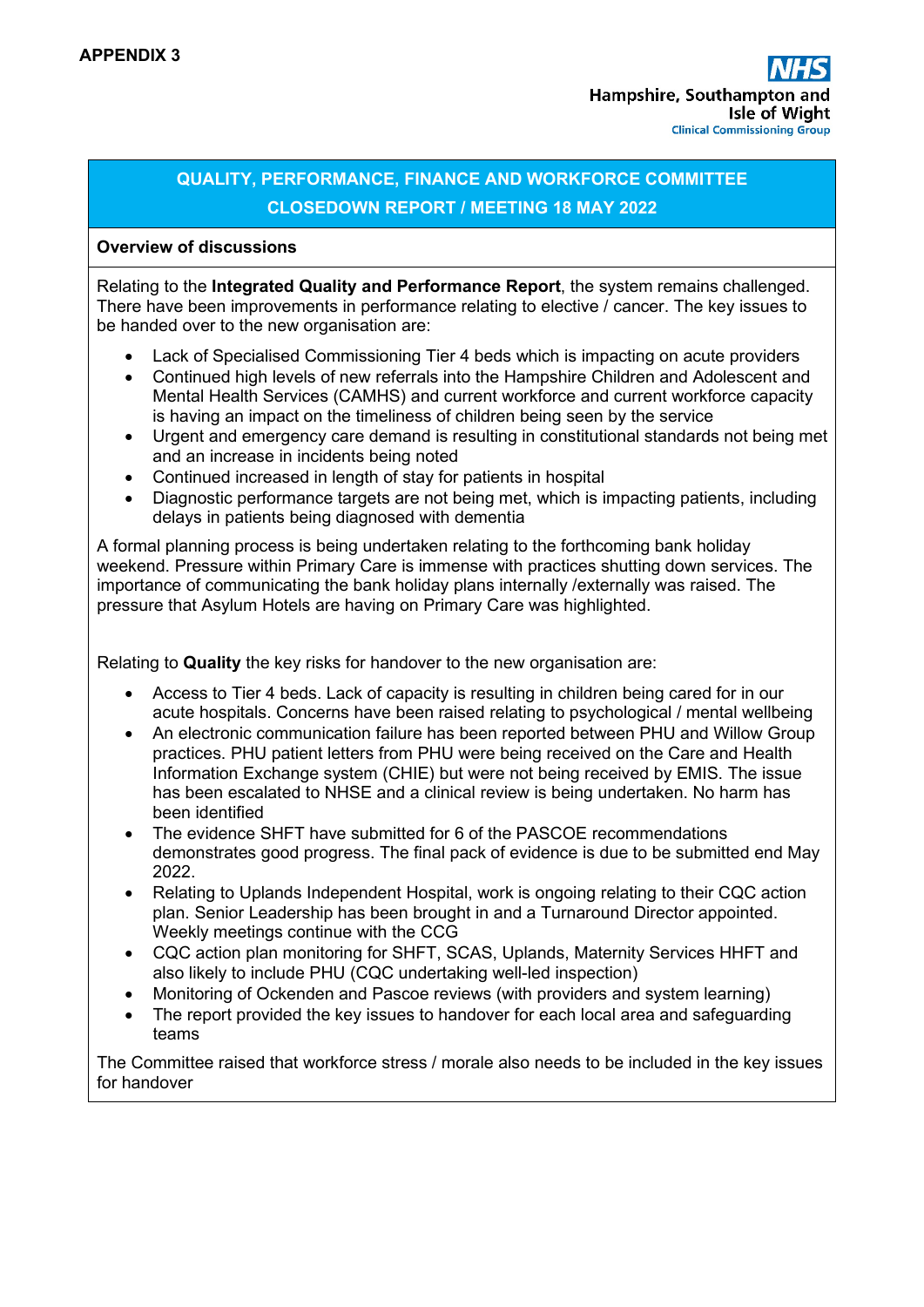Relating to **Finance** the CCG has a deficit plan currently. Programmes of work are underway to determine efficiencies. Progress relating to financial delivery will be monitored. The HIOW ICS deficit plan needs to improve by approx. £46m (£6m - £10m will need to come from the CCG). Commitment has been made to continue with a fixed envelope for discharge schemes for 2022/23. Revised submission to NHS England is due on 20 June 2022

Relating to **Workforce** the top 3 risks to handover are the quality impact of workforce shortages, health inequalities and people impact of workforce shortages. A workforce update for April 2022 was provided.

Relating to **Hampshire and Isle of Wight Children's Mental Health** the key successes and key risks and issues were the main focus of the discussion.

- Hampshire CAMHS have recruited to 110 posts resulting in 47% additional capacity
- 5 new mental health in schools' teams have been launched across Hampshire
- There has been a reduction in Tier 4 demand across the region (not for HIOW as vet)
- 2 system wide programmes have launched to support acute eating disorder demand
- HIOW are leading the regional response to ADHD / Autism assessment needs, building a framework for procurement of high-quality accessible assessments, effectively managing the market cost and quality, and ensuring dove tail into local pathways of care
- Workforce development remains challenging, with some areas struggling to recruit
- Demand remains high in the community as well as across the T4 requirements. Access to Tier 4 beds remains challenging and of concern

Demand for Children's Mental Health services has risen significantly. The Committee noted the developments, transformation, and delivery of place-based plans to improve children's mental health outcomes across HIOW and the project plan developed in response to regional Call-to-Action & current surge in Children's and Young People's Mental Health (CYPMH) demand.

Relating to **Procurement,** the Committee ratified the Procurement Group's support of the recommendations relating to the Hampshire and Isle of Wight Specialist Parenting Support procurement and Online Consultations.

Relating to the **Action Log** 2 outstanding actions need to be transferred to the new organisation:

- Mar  $3$  Contract assurance output from phase 2 to come to a future meeting
- Mar 4 CAS approach to be investigated whether any differences relating to performance are emerging relating to the North Hampshire approach and the South Hampshire approach

#### **Safe Transfer**

Each CCG Committee / Board is hosting its final substantive meeting this month. Each will submit a close down report for consideration at the Audit and Risk Committee meeting scheduled for 25 May 2022.

This will enable the Chief Executive of the CCG / Chief Executive Designate of the ICB to provide written assurance to NHSE/I by 1 June 2022 that due diligence processes have been completed / are scheduled to be completed to allow a safe transfer from the CCG to the ICB.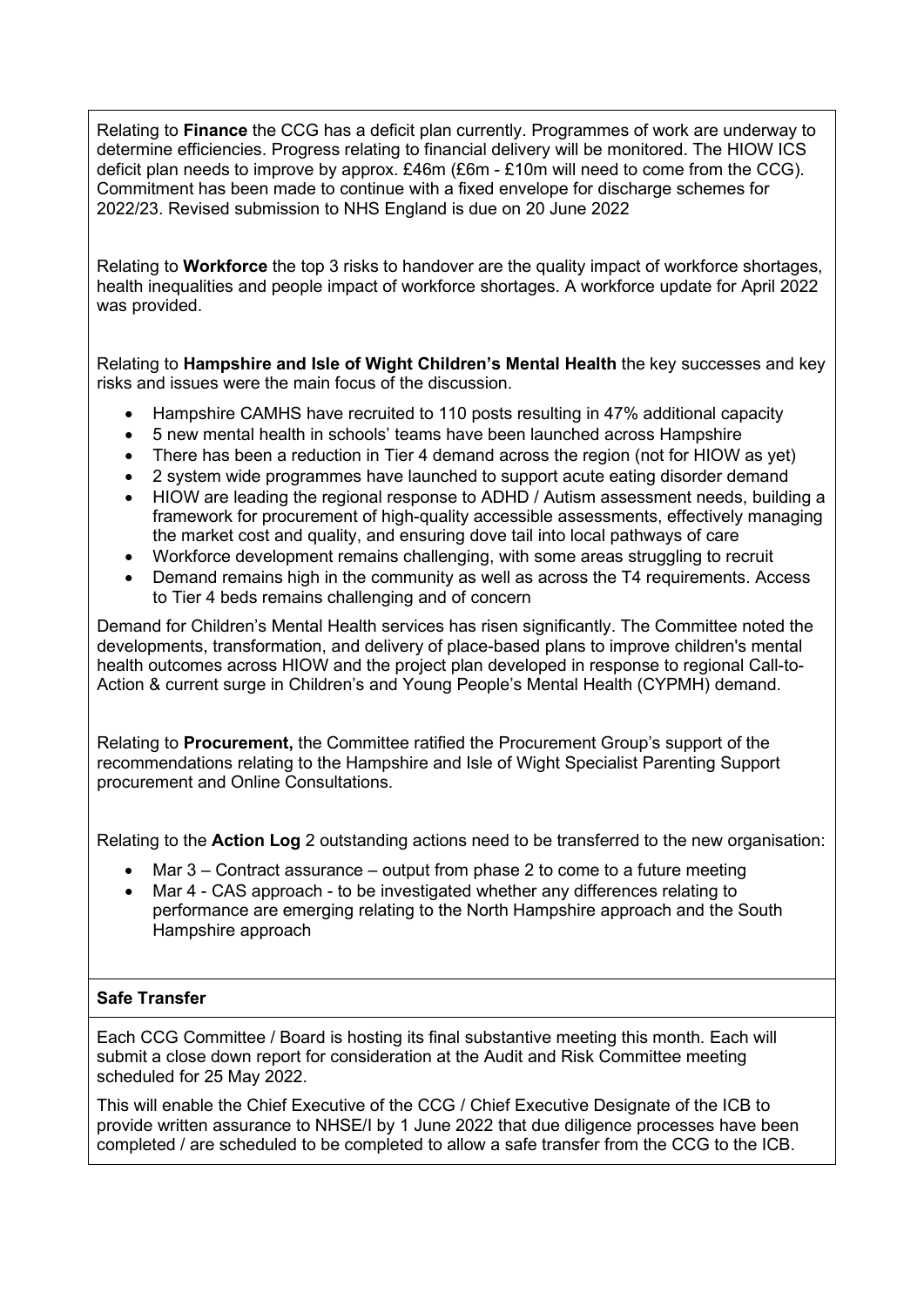The papers from today's meeting represent a stocktake of the work to be transferred to the new organisation. A safe transfer checklist will also be completed. The **Governing Body Assurance Framework** will be updated as a result of today's meeting.

A final CCG Governing Body meeting is scheduled for 22 June 2022 to sign off the transfer arrangements and receive any final exception reports.

A slide provided information on the Integrated Care Board Assurance Environment which closely mirrors the CCG structure.

The 1<sup>st</sup> meeting of the ICB will take place on 1 July 2022 and guidance has been received relating to the essential establishment processes.

#### **Key reference documents**

Agenda papers and minutes from the meeting – accessible from the Governance Team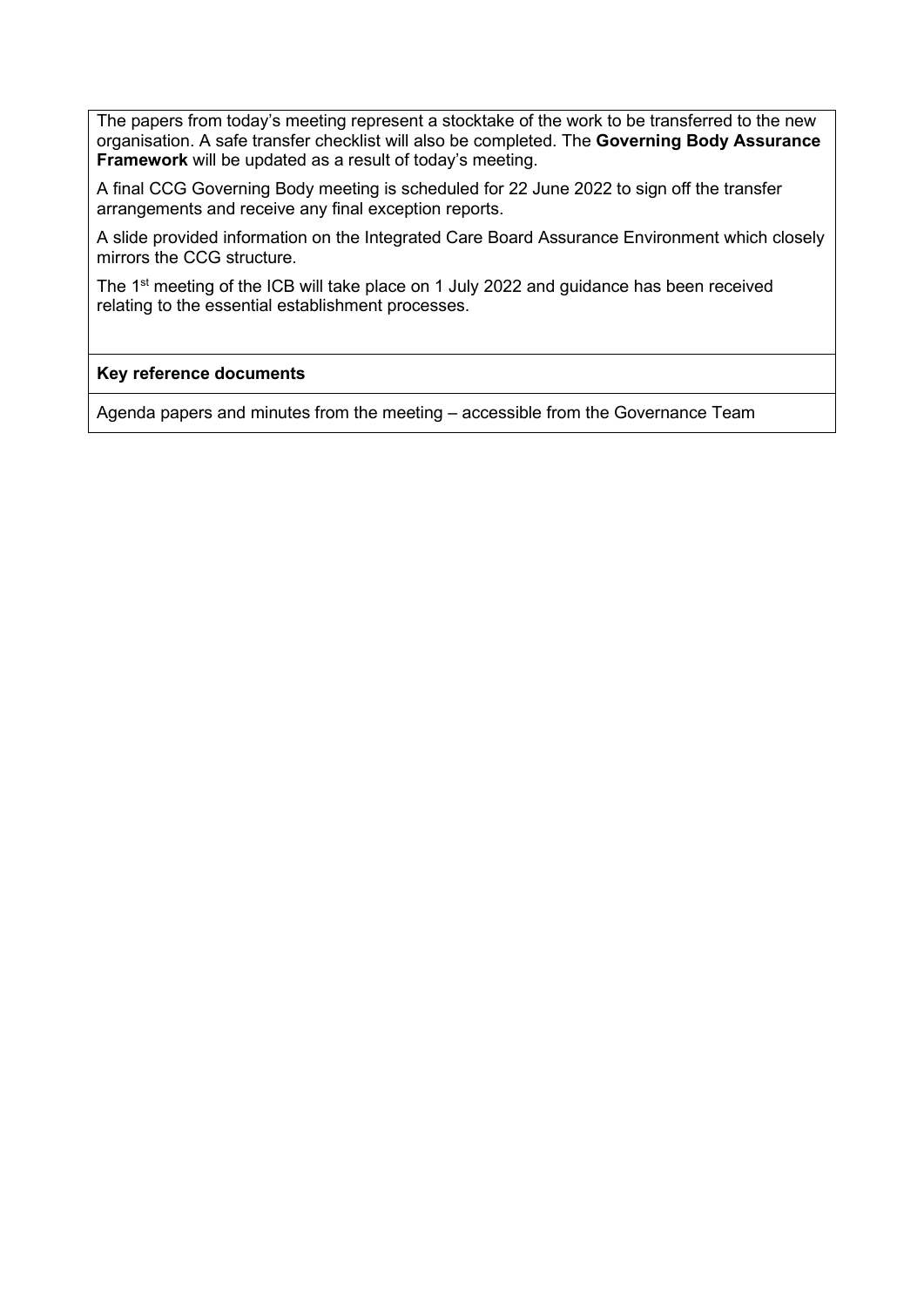#### **REMUNERATION COMMITTEE CLOSEDOWN REPORT 13 MAY 2022**

#### **Overview of discussions**

The Remuneration Committee has the following statutory duties:

- To make recommendations about remuneration, fees and allowances for employees of the CCG and people who provide services to the CCG. For avoidance of doubt, this includes:
	- all employees regardless of the use or otherwise, of various pay frameworks, seniority or role
	- ‐ people who fulfil clinical roles (e.g., GP clinical leads) who are neither employees nor on the Governing Body
	- ‐ all components of remuneration (including any performance-related elements and other benefits)
	- ‐ termination payments (including redundancy and severance payments) and any special payments following scrutiny of their proper calculation and taking account of such national guidance as appropriate.
- To make recommendations about allowances payable under pension schemes established by the CCG for its employees and Members.

The Committee has met on eight occasions since Hampshire, Southampton and Isle of Wight CCG was established on 1 April 2021, which included the following activities:

- To review recommendations for the remuneration of the CCG's clinical leaders following the merger of the six predecessor CCGs – this ensured that there is a consistent and fair approach, taking into historic arrangements and regional benchmarking.
- To review a small number of requests for voluntary redundancy following organisational re-structuring in throughout the year following the merger of the six predecessor CCGs – six business cases have been reviewed and all were approved. The cost of redundancy as calculated by the pension's agency plus employers on-costs and any additional costs on exit for 2021/22 amounted to £710,606
- To review the arrangements to evaluate the performance of the Accountable Officer, in conjunction with the CCG Independent Chair, the Hampshire and Isle of Wight Integrated Care System Chair Designate and NHS England/NHS Improvement, including bonus payment relating to the 2020/21 and 2021/22 financial years, in line with agreements carried forward from predecessor CCGs.
- To receive an overview of the organisational design process for the Hampshire and Isle of Wight Integrated Care System and the process of executive director appointments to the Hampshire and Isle of Wight Integrated Care Board.
- To review and approve the remuneration for three new Very Senior Manager appointments into the Finance Team following the development of a new supporting structure for the Chief Finance Officer, taking into account internal benchmarking and market factors. The roles recruited to are Director of Finance (Strategic Capital & Sustainability); Director of Finance (Strategy & Transformation); and Director of Finance (Operations & Systems).
- To consider the letter sent to all NHS organisations on 8 September 2021 by Prerana Isaar, Chief People Officer, NHS England and Improvement, which recommends no pay award for Very Senior Managers (VSMs) for the financial year 2021/22 but gives the option to make a payment with certain restrictions and caveats. The Committee agreed not to pay a consolidated pay uplift in line with national guidance and not to pay a non-consolidated pay award for 2021/22.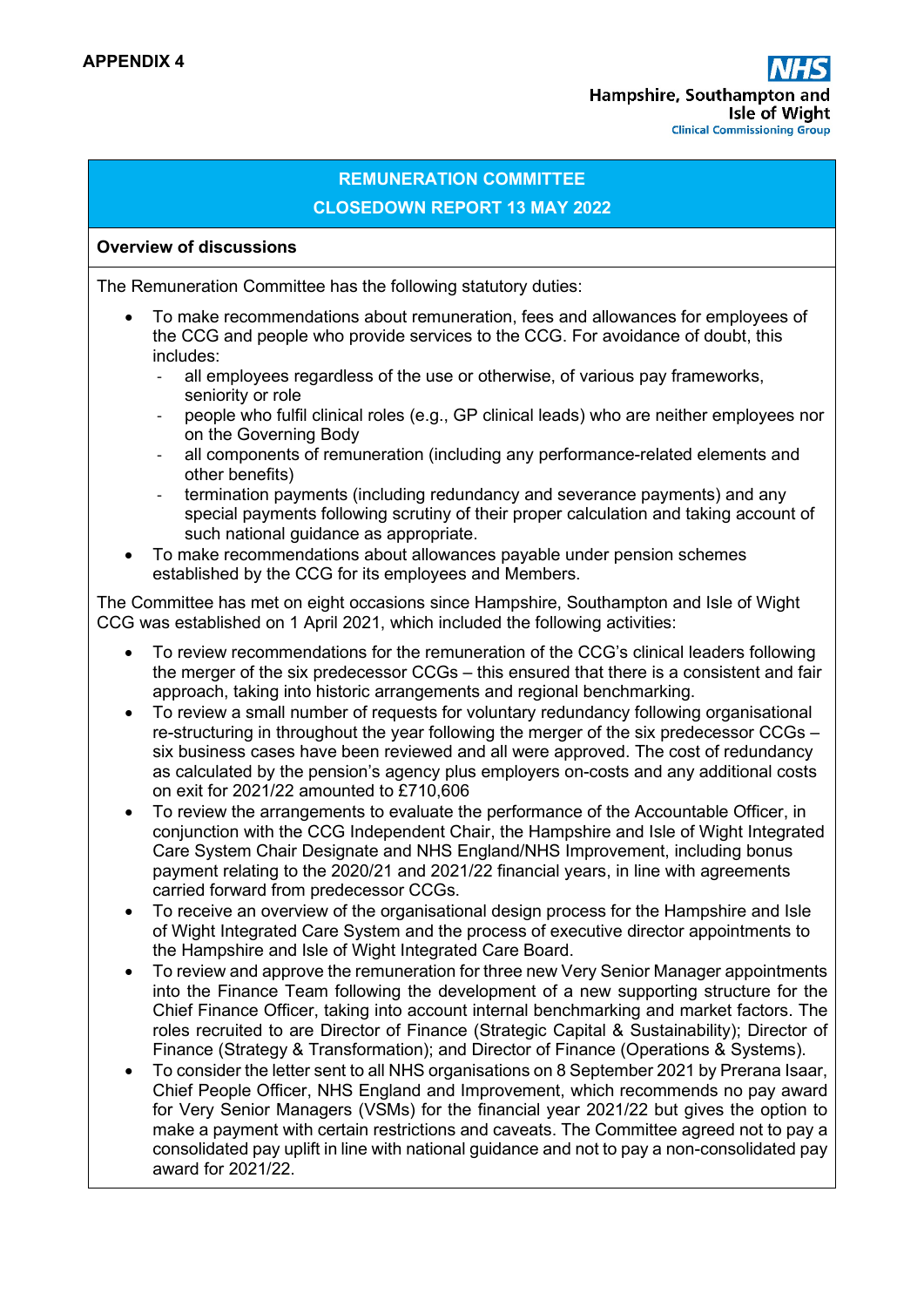The Annual Report 2021/22 of the CCG includes a Remuneration Report, which is currently subject to audit, where further detail is published

The business of the Remuneration Committee has been primarily transactional in nature, given the short period in which it has been in place, there is one issue/risk/action which it highlights for the incoming ICB Remuneration Committee.

Taking into account the considerable public scrutiny of executive pay in the NHS, the fact that national salary ranges have now been published for ICB executive roles and that no consolidated pay uplift were recommended in line with national guidance, the CCG Remuneration Committee identifies as a priority that a full benchmarking review of Very Senior Manager remuneration is undertaken by the ICB Remuneration Committee as soon as is practicably possible after 1 July 2022. The CCG Remuneration Committee recognises the widespread achievements these Managers have made during the challenges of the past year, and that there are significant risks in relation to staff morale and retention if such a review is not completed. It is also noted that given the scope and scale of the new ICB's responsibilities, this review should take into consideration Very Senior Managers who are not Executive Directors/Board Members.

#### **Safe Transfer**

Each CCG Committee / Board is hosting its final substantive meeting this month. Each will submit a close down report for consideration at the Audit and Risk Committee meeting scheduled for 25 May 2022.

This will enable the Chief Executive of the CCG / Chief Executive Designate of the ICB to provide written assurance to NHSE/I by 1 June 2022 that due diligence processes have been completed / are scheduled to be completed to allow a safe transfer from the CCG to the ICB.

The minutes of the Committees from the past year and the work to be transferred to the new organisation. The safe transfer checklist will also be completed.

A final CCG Governing Body meeting is scheduled for 22 June 2022 to sign off the transfer arrangements and receive any final exception reports.

The first meeting of the ICB Board will take place on 1 July 2022 and guidance has been received relating to the essential establishment processes. A meeting of the ICB Remuneration Committee is also scheduled to take place on 1 July 2022.

#### **Key reference documents**

Annual Report and Accounts 2021/22 - Remuneration Report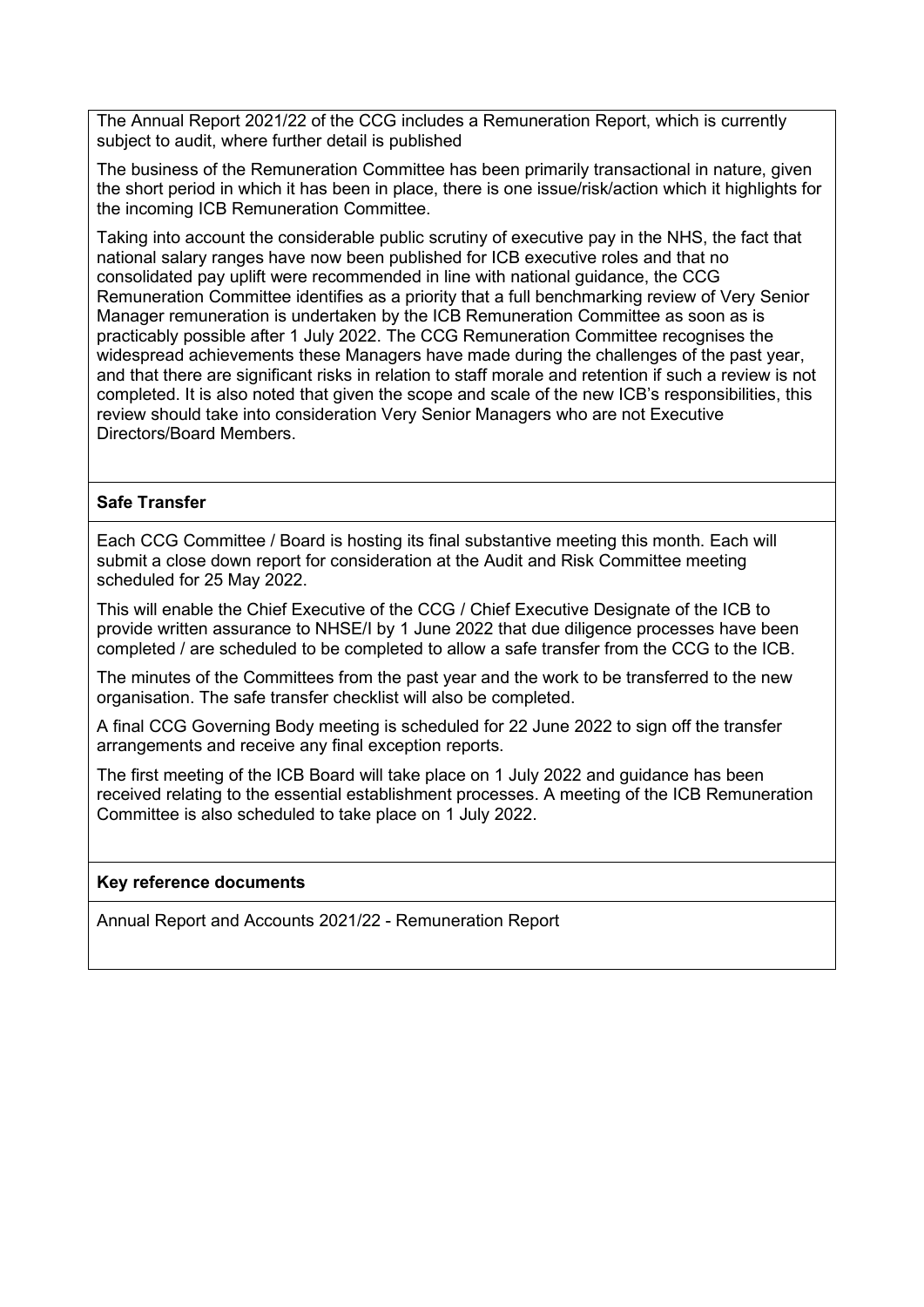#### **Priorities Committee – Policy Recommendations Summary**

This paper outlines 11 clinical criteria access policies which have been recommended for adoption by the Southampton, Hampshire, Isle of Wight and Portsmouth Priorities Committee. The policies require formal adoption in the name of the Clinical Commissioning Group in order to become recommended clinical practice as part of the transition to the Integrated Care Board.

Some of the policies in the table attached have been updated in line with the policy to review and refresh all policies on a three-year rolling basis to ensure they remain update to date and in line with the latest guidance and evidence base. Some of the policies are simple wording amendments for clarification and other others have been reviewed to bring them in line with either NICE recommendations or with the National Evidence Based Intervention recommendations, in some case both.

One policy is a new policy: Policy 68 Treatments for primary focal hyperhidrosis which needs particular due regard.

Taking full regard of the National Evidence Based Interventions (EBI2) Guidelines, the Clinical Policy Operational Group, with representation from each local delivery system support the adoption of the recommendations.

Detail of full recommendation and criteria can be seen in the full statement – appendix 1.

Following approval of recommendation statements, a non-contractual information notice letter will be issued to providers to make them aware of latest local guidance and with a refreshed on-line version of the overarching Individual Funding Request (IFR) and Restricted Treatments and Procedures (RTaP) Policy for 2022/23 for clinical reference.

All policies are available via the GP Portal and at - [www.fundingrequests.cscsu.nhs.uk](http://www.fundingrequests.cscsu.nhs.uk/)

| <b>Recommendations</b> | The Governing Body is asked to ratify and approve Priorities<br>Committee clinical policy recommendations. |  |  |
|------------------------|------------------------------------------------------------------------------------------------------------|--|--|
| <b>Publication</b>     | Include on public website $\checkmark$                                                                     |  |  |

| Governance and Reporting- which other meeting has this paper been discussed                        |                               |         |  |  |
|----------------------------------------------------------------------------------------------------|-------------------------------|---------|--|--|
| <b>Committee Name</b>                                                                              | Date discussed                | Outcome |  |  |
| Hampshire and Isle of Wight<br><b>Priorities Committee</b>                                         | As per table in<br>Appendix 1 | Agreed  |  |  |
| Joint Hampshire, Southampton and<br>Isle of Wight CCGs Clinical Policy<br><b>Operational Group</b> | April 2022                    | Agreed  |  |  |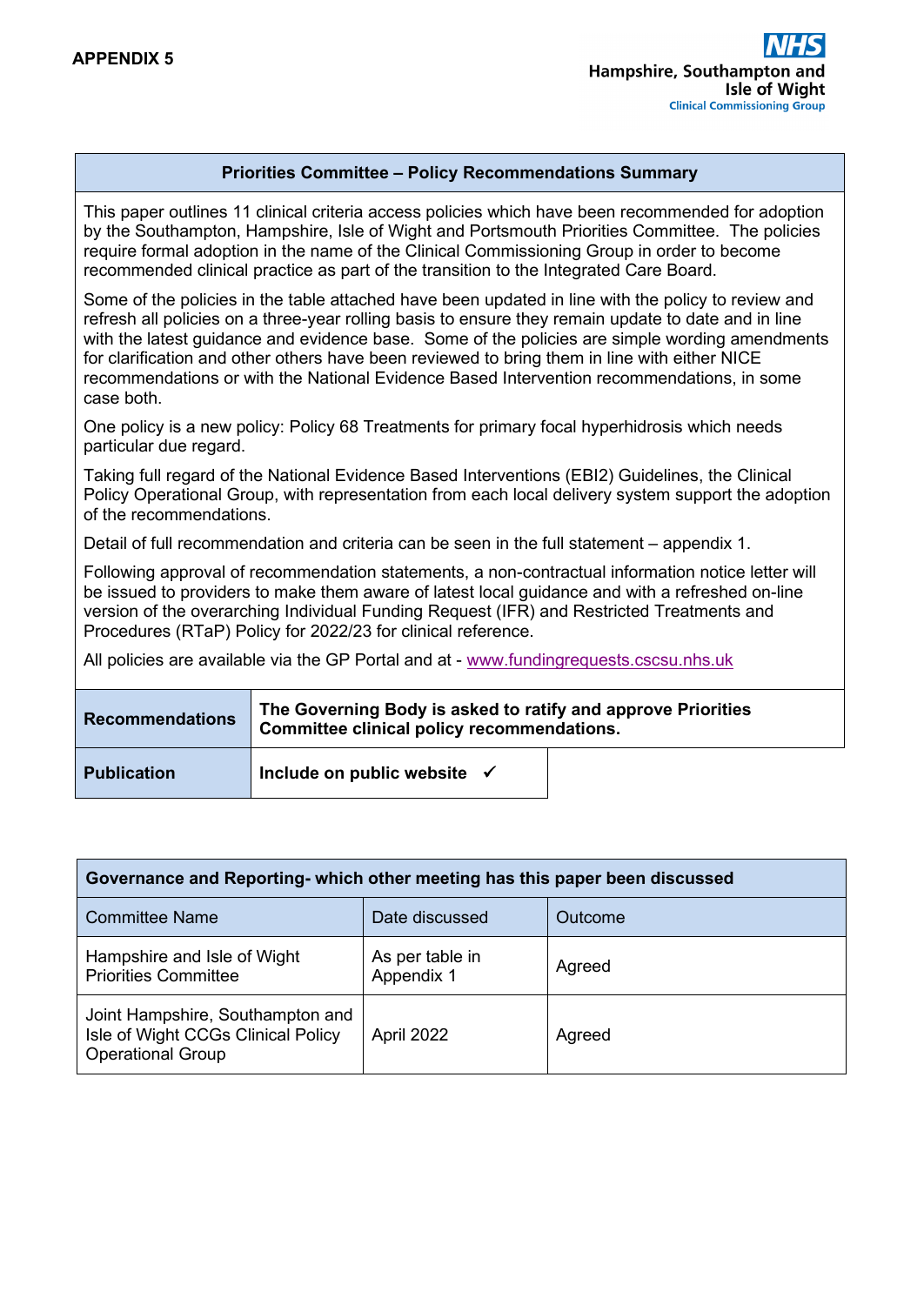| Please provide details on the impact of following aspects |                                                                                                                                                                                                                                                                                                       |  |  |
|-----------------------------------------------------------|-------------------------------------------------------------------------------------------------------------------------------------------------------------------------------------------------------------------------------------------------------------------------------------------------------|--|--|
| Equality and quality impact                               | The policy statements are not expected to specifically advantage or<br>disadvantage any particular group.                                                                                                                                                                                             |  |  |
| assessment                                                | The Individual Funding Request (IFR) and Restricted Treatments<br>and Procedures (RTaP) Policy include a process for consideration of<br>individual cases in exceptional circumstances.                                                                                                               |  |  |
| Patient and stakeholder                                   | This was fully considered by the Hampshire and Isle of Wight, and<br>Portsmouth Priorities Committee following an evidence review<br>carried out by the CSU's Clinical Effectiveness team which, in turn,<br>references relevant NICE and EBI guidance which includes patient<br>and user engagement. |  |  |
| engagement                                                | Stakeholder engagement in the changes to Clinical Access Policies<br>are in place in each local secondary care/provider system to<br>periodically review implementation impact as part of the CCG's<br>collaborative and partnership working.                                                         |  |  |
|                                                           | This policy, when fully implemented, is likely to derive additional<br>quality improvements and potential financial benefits in terms of<br>unwarranted or un-commissioned secondary care activity.                                                                                                   |  |  |
| Financial impact, legal<br>implications and risk          | Activity reduction cannot be accurately quantified but the policy<br>revisions offer greater assurance of activity being carried out in line<br>with best practice evidence and expert advice.                                                                                                        |  |  |
|                                                           | There are no known legal implications arising from this paper.                                                                                                                                                                                                                                        |  |  |
|                                                           | There are no risks in relation to these statements. These polices<br>confirm specific changes to treatments and procedures restricted by<br>criteria.                                                                                                                                                 |  |  |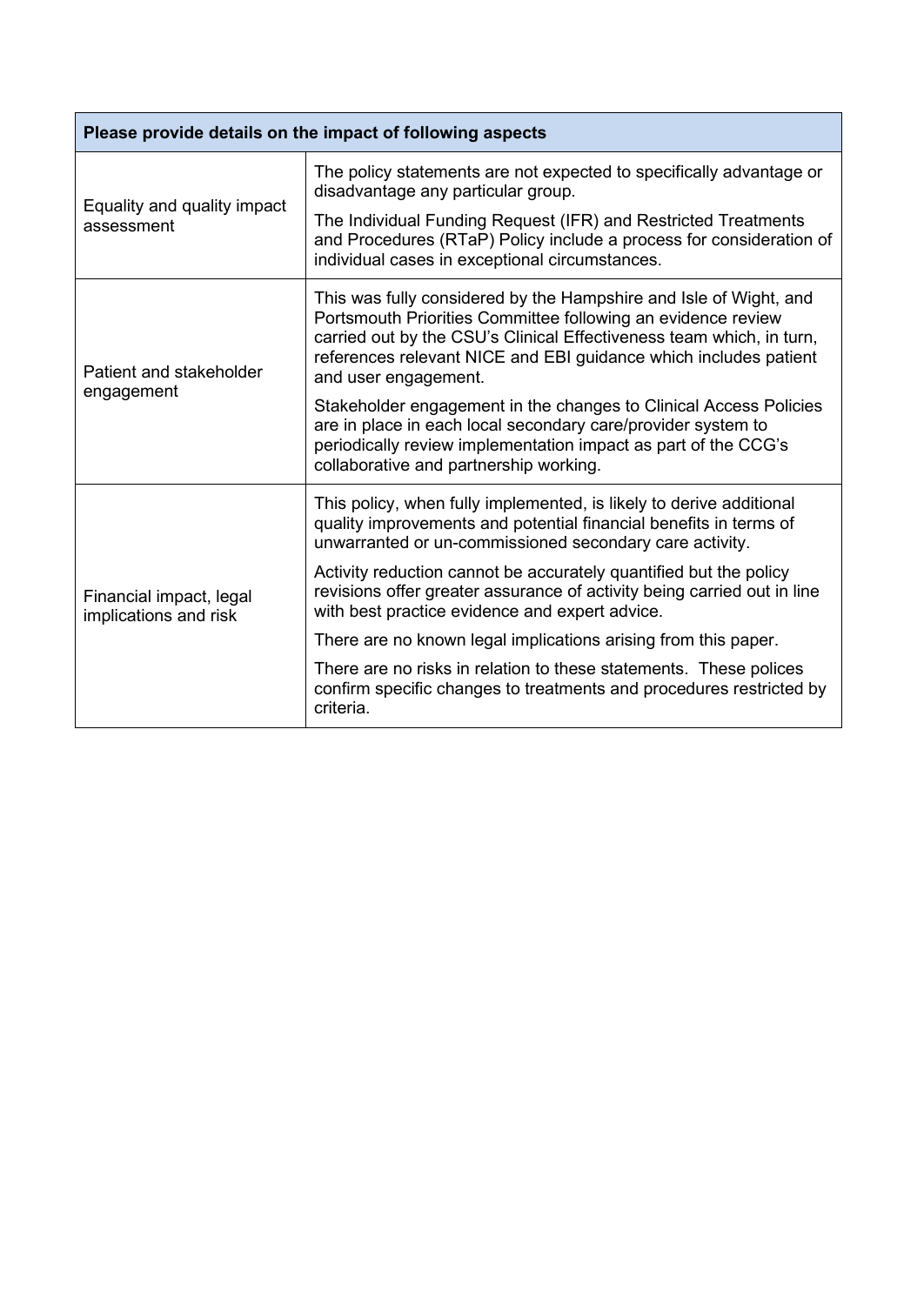## **Clinical Executive Information Paper: Priorities Committee Recommendations**

#### **Purpose of Paper**

This paper outlines procedures and treatments which are recommended as low priority procedures subject to criteria, by the Hampshire and Isle of Wight Priorities Committee (HPC). Recommendations are made following a systematic review of the evidence and/or local clinical expert discussion together with cost effectiveness analysis relating to the following areas:

#### **Hampshire and Isle of Wight Priorities Committee Recommendations Process**

The Hampshire and Isle of Wight Priorities Committee (HPC) meet on alternate months to review evidence and NICE guidance and make recommendations which potentially affect commissioning decisions across the local health economy. The HPC is informed by requests for specific review by the member CCGs. Decisions are made within an ethical framework and the committee has representatives from Public Health England, lay members, a university ethicist as well as the local commissioning bodies. The HPC also takes due regard of criteria and recommendations made by the National Evidence Based Intervention (EBI) Programme Board.

Responsibility for adoption of recommendations from the Priorities Committee sits with individual CCGs. Therefore, Hampshire, Southampton and Isle of Wight CCG has formed the Clinical Policy Operational Group (CPOG) as an internal governance body to provide oversight in planning and adoption of recommendations which may have an impact on commissioning decisions for the local population. This group is inclusive of all local CCGs and will continue to maintain local provider relationships and interests. Until such time at new statutory body is formed, each CCG retains its internal sign-off governance process.

These policy statements have been shared with the Joint Hampshire, Southampton and Isle of Wight CCG CPOG with no recommendation to amend the policy statements. Therefore the above procedures are put forward with the recommendation to Clinical Executives that these statements are adopted in full as Criteria Based Access Policies (CBAP – formerly known as restricted treatments and procedures (RTAP) policy statements).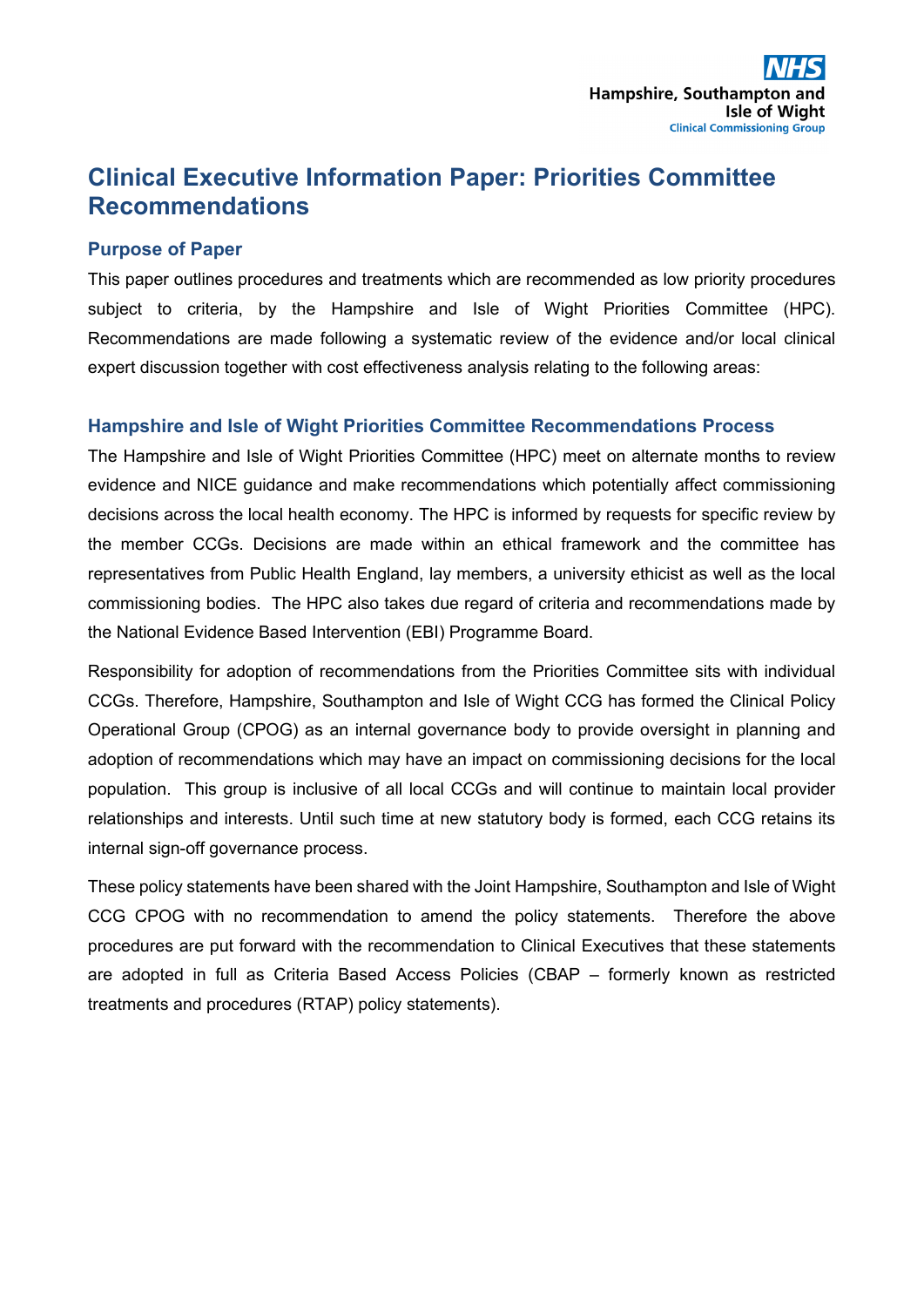# **Policies Ratified by HSIP Committee; awaiting formal adoption**

|    | <b>Policy</b>                                                                                                                                                                                                                                     | Date of Ratification by<br><b>HSIP Priorities</b><br><b>Committee</b> | <b>Summary of Policy Changes</b>                                                                                                                                                                                                                                                                                                                                                                                                               | <b>Policy</b><br><b>Document</b>                        |
|----|---------------------------------------------------------------------------------------------------------------------------------------------------------------------------------------------------------------------------------------------------|-----------------------------------------------------------------------|------------------------------------------------------------------------------------------------------------------------------------------------------------------------------------------------------------------------------------------------------------------------------------------------------------------------------------------------------------------------------------------------------------------------------------------------|---------------------------------------------------------|
| 1. | Policy 12.<br>Cholecystectomy                                                                                                                                                                                                                     | 18/11/2021                                                            | Routine 3-yearly update and<br>inclusion of NICE guidance and<br>EBI statement that for<br>asymptomatic gallstones,<br>cholecystectomy is not normally<br>funded.                                                                                                                                                                                                                                                                              | <b>HSIP Policy 12</b><br>Cholecystectomy v3.0.          |
| 2. | <b>Policy 19. Functional</b><br>endoscopic sinus<br>surgery for chronic<br>rhinosinusitis and nasal<br>polyps                                                                                                                                     | 18/02/2021                                                            | Review of policy due to publication<br>of EBI2 guidance. Adoption of<br>EBI2 wording.                                                                                                                                                                                                                                                                                                                                                          | <b>HSIP Policy 19</b><br>Functional endoscopic          |
| 3. | Policy 20. Repair of<br>inguinal hernias in men                                                                                                                                                                                                   | 16/09/2021                                                            | Alignment with EBI2<br>recommendations to note that for<br>asymptomatic or minimally<br>symptomatic inguinal hernias in<br>men, a watchful waiting approach<br>should be taken.                                                                                                                                                                                                                                                                | PDF<br>HSIP Policy 20 Repair<br>of inguinal hernia in n |
| 4. | Policy 24. Use of<br>autologous blood<br>injections for<br>musculoskeletal<br>conditions                                                                                                                                                          | 16/09/2021                                                            | Policy update. No change to<br>clinical content as no new<br>evidence to support a change;<br>reformatting only.                                                                                                                                                                                                                                                                                                                               | <b>PDF</b><br>HSIP Policy 24 ABI<br>Policy v2.0.pdf     |
| 5. | Policy 27. Liothyronine<br>in the treatment of<br>primary hypothyroidism                                                                                                                                                                          | 16/09/2021                                                            | Routine 3-yearly update. Minor<br>wording amendment re review of<br>patients currently being prescribed<br>liothyronine agreed.<br>Inclusion of information for<br>consultants prescribing<br>liothyronine for their private<br>patients.                                                                                                                                                                                                      | <b>HSIP Policy 27</b><br>Liothyronine in the tre        |
| 6. | Policy 30. Fertility<br>preservation.<br><b>Cryopreservation and</b><br>storing of gametes<br>(eggs and sperm) and<br>embryos for future use<br>for patients who are<br>about to start NHS<br>treatment that carries<br>high risk of infertility. | 16/09/2021                                                            | Routine 3-yearly update,<br>consideration of equity of access<br>and clarification of patients in the<br>scope of the policy, including age<br>at collection and duration of<br>storage.<br>Ovarian and testicular tissue<br>preservation position revised to<br>'not normally funded'.<br>Addition of note on surrogacy.<br>Addition of statements to the<br>policy regarding 10-year storage<br>and anything further will require an<br>IFR. | HISP Policy 30<br>Fertility Preservation \              |